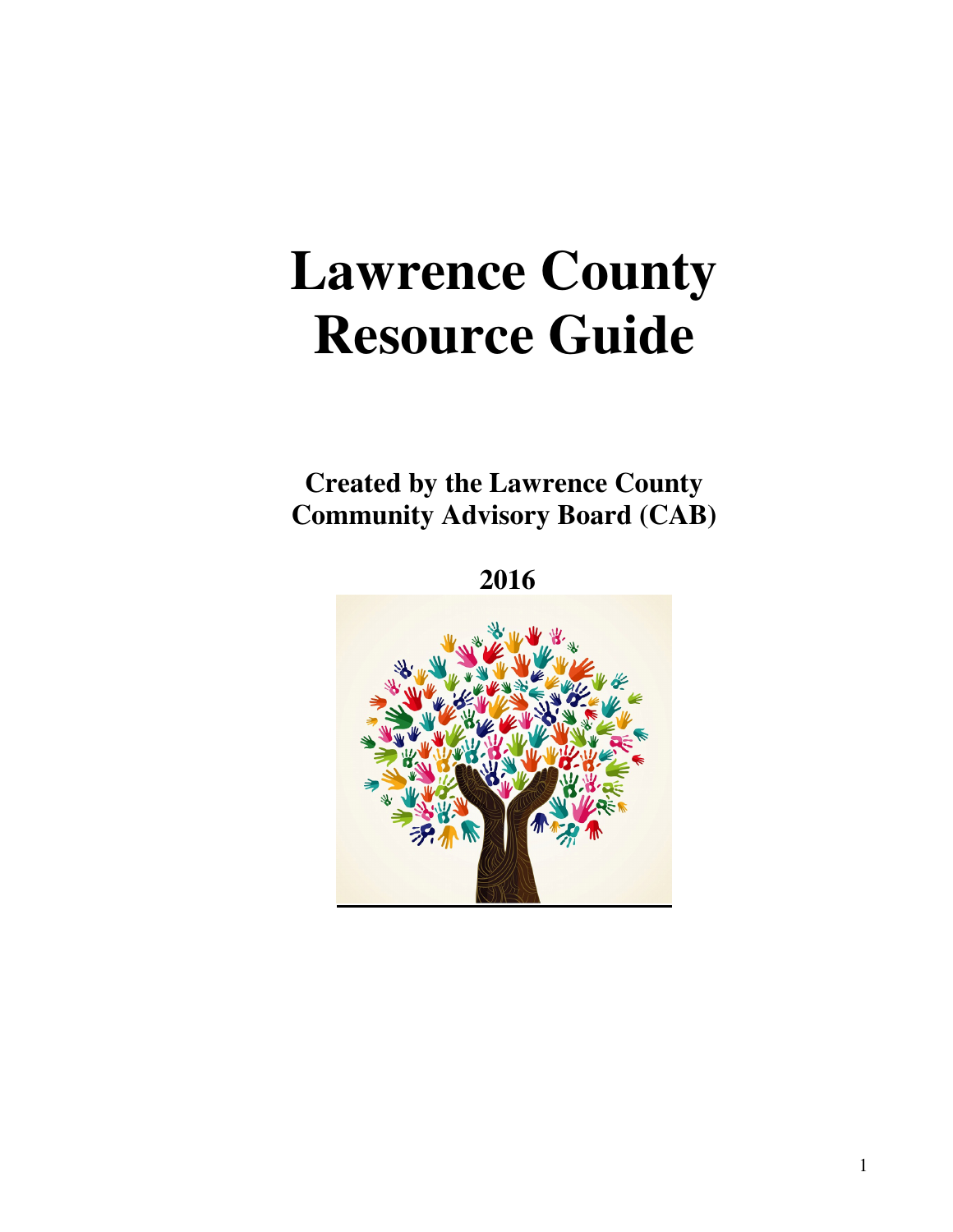# **TABLE OF CONTENTS**

| .23 |
|-----|
| .23 |
|     |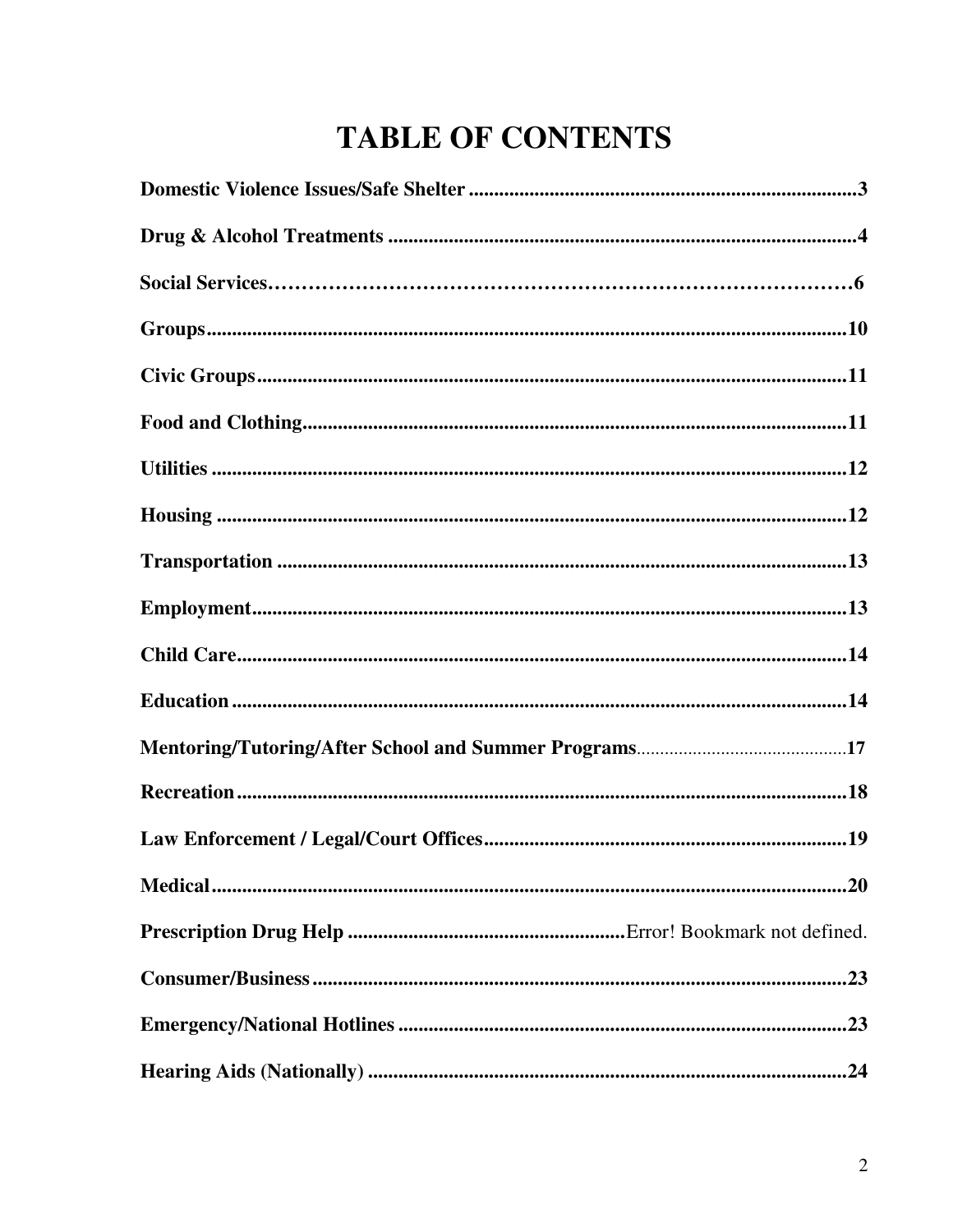# **LAWRENCE COUNTY RESOURCE GUIDE**

# **Domestic Violence Issues/Safe Shelter**

| Shelter, Inc. (Lewis/Wayne/Lawrence/Giles)                                                                   | $(931)762 - 1115$     |
|--------------------------------------------------------------------------------------------------------------|-----------------------|
| PO Box 769, Lawrenceburg, TN 38464                                                                           | or 1-800-762-4115     |
| http://theshelterinc.tripod.com/                                                                             | Fax (931) 762-8208    |
| <b>Lawrenceburg Police Dept Domestic Violence/Child Abuse Division</b>                                       | $(931) 766 - 1279$    |
|                                                                                                              | or (931) 762-2276     |
| <b>Family Enrichment Resource Network</b>                                                                    | $(931)$ 244-5191      |
| 201 West Gaines, Lawrenceburg, TN 38464                                                                      |                       |
| Monday & Tuesday 9am till Noon, Wednesday - Friday 9am till 3pm                                              |                       |
| Women's Services: Emergency Shelter for Domestic Violence Victims, Support Groups, Financial Empowerment     |                       |
| Seminars, Referrals to Community Resources.                                                                  |                       |
| Men's Services: Emergency Shelter to Domestic Violence Victims, Batterers Intervention Program, Referrals to |                       |
| <b>Community Resources</b>                                                                                   |                       |
| Children's Services and Teen Support Groups also                                                             |                       |
| <b>Women's Resource and Rape Assistance Program/ WRAP</b>                                                    | 1-800-273-8712        |
| 62 Directors Row, Jackson, TN 38305                                                                          |                       |
| <b>Wayne County Office</b>                                                                                   | $(931) 722 - 3588$    |
| Serve victims of domestic violence and sexual assault                                                        |                       |
| <b>Bridges of Williamson County</b>                                                                          | $(615) - 599 - 5777$  |
| Domestic Violence program and Shelter                                                                        | Fax (615) 599-1964    |
| P.O Box 1592, Franklin, TN 37065                                                                             |                       |
| www.bridgesofwilliamsoncounty.com                                                                            |                       |
|                                                                                                              |                       |
| <b>Hope House (Maury County)</b>                                                                             | $(931)381 - 8580$     |
| Domestic Violence Shelter; Support Group                                                                     |                       |
| PO Box 1961, Columbia, TN 38402                                                                              |                       |
| www.hopehouseofmaury.com                                                                                     |                       |
| <b>National Coalition for Domestic Violence</b>                                                              | $(303)839 - 1852$     |
| www.ncadv.org                                                                                                |                       |
| <b>National Domestic Violence Hotline Number:</b>                                                            | 1-800-799-SAFE (7233) |
| <b>Spanish Domestic Violence Hotline Number:</b>                                                             | $(800)$ 942-6908      |
| Women Are Safe, Inc. (Perry/Hickman/Humphreys/Dickson)                                                       | Office (931) 729-9885 |
| www.womenaresafe.org                                                                                         | $(931)$ 729-5730      |
| www.myspace.com/womenaresafe                                                                                 | or 1-800-470-1117     |
|                                                                                                              |                       |

### **Hope is Coming Ministries hopeiscoming @live.com**

Tammy Reynolds - Services and support to survivors of human trafficking.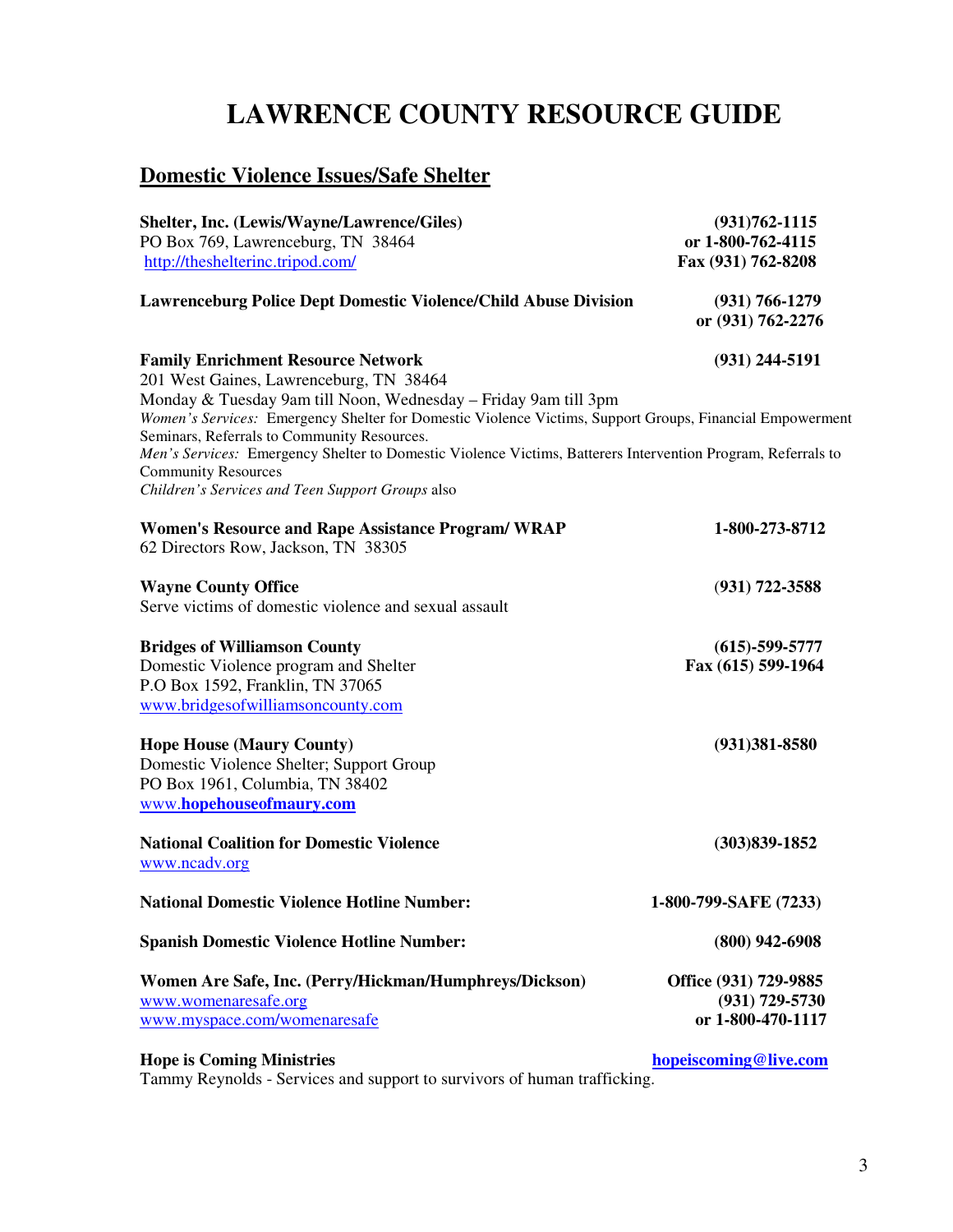4

# **Drug & Alcohol Treatments**

**Camelot Care Center** (615) 370-4228<br>215 Centerview Dr., Ste. 261, Brentwood, TN 37027 www.camelotcare.com 215 Centerview Dr., Ste. 261, Brentwood, TN 37027

#### **Bradford Health Services (800) 879-7272**

Affordable chemical dependency treatment programs www.bradfordhealth.com For adults and adolescents

### **Buffalo Valley Drug & Alcohol Treatment (800)-447-2766**

501 Park Ave. S., Hohenwald, TN 38462 **(931) 796-5427** Neil Jobb- Alcohol/Drug Assessments **(931) 670-4995** Drug Testing, Hair Follicle testing, In Home A&D Counseling, Transportation, Out-patient A&D Treatment, IOP Treatment, Residential Treatment, Detox, Job Training/Placement, Housing, Rehabilitation, In Home Professional A&D Treatment and Counseling

| <b>Centerstone</b>                                                                                                  | $(888)$ 291-4357 (Appointments) |
|---------------------------------------------------------------------------------------------------------------------|---------------------------------|
| 24-Hour Crisis Hotline                                                                                              | $(800)$ 681-7444 (Crisis)       |
| 1090 Old Florence Rd, Lawrenceburg, TN 38464                                                                        | $(931) 762 - 3690$ (Fax)        |
| Clinic Hours: $8:00 \text{ am} - 5:00 \text{ pm}$                                                                   | www.centerstone.org             |
| Services: Centerstone is a not-for-profit healthcare organization serving all ages through comprehensive behavioral |                                 |
| and integrated health services including: counseling, medication, psychiatric evaluation, in-home therapy, case     |                                 |
| management, school-based services, crisis intervention and substance abuse/addictions treatment. Services are       |                                 |
| provided through insurance, grant funding and/or private payment.                                                   |                                 |

| <b>Alcohol and Abuse Helpline</b> |                       |                                   | $(931)$ 388-8343 |  |                     |
|-----------------------------------|-----------------------|-----------------------------------|------------------|--|---------------------|
|                                   | www.thewathershed.com | AA Abuse Addiction 24 hr Helpline |                  |  | $(800)$ 210-5470    |
| $\blacksquare$                    |                       |                                   | --               |  | $(74.7)$ ass $100.$ |

| <b>Renewal House (Women w/children)</b>                                                                                                   | Phone (615) 255-5222 Fax: (615) 255-4090 |                      |
|-------------------------------------------------------------------------------------------------------------------------------------------|------------------------------------------|----------------------|
| PO Box 280356, Nashville, TN 37228                                                                                                        |                                          | www.renewalhouse.org |
| Residential program in Nashville for women, who have addictions, and their children to live together, while the<br>mother gets treatment. |                                          |                      |
| Samaritan Recovery Community Inc.                                                                                                         |                                          | $(615)$ 244-4802     |

| No insurance required<br>319 South Fourth St., Nashville, TN 37206                | $(910/2)$ . $1002$<br>Fax: (615) 242-1459 |
|-----------------------------------------------------------------------------------|-------------------------------------------|
| <b>Pathfinders Counseling Center</b><br>904 Highway 231 S., Hartsville, TN 37074  | $(615)$ 374-9397                          |
| <b>Hope House</b><br>1716 8 <sup>th</sup> Ave. N., Nashville, TN 37208            | $(615)$ 255-2475                          |
| <b>Vanderbilt Addiction Center</b><br>1601 $23^{\text{rd}}$ Ave S., Nashville, TN | $(615)$ 327-7200                          |
| <b>Dickson Recovery</b><br>* Adolescent males only                                | $(866)$ 791-9222<br>$(615)$ 560-2130      |
| The Place of Hope Inc.<br>105 N. James Campbell Blvd.<br>Columbia, TN 38401       | $(931)$ 388-9406                          |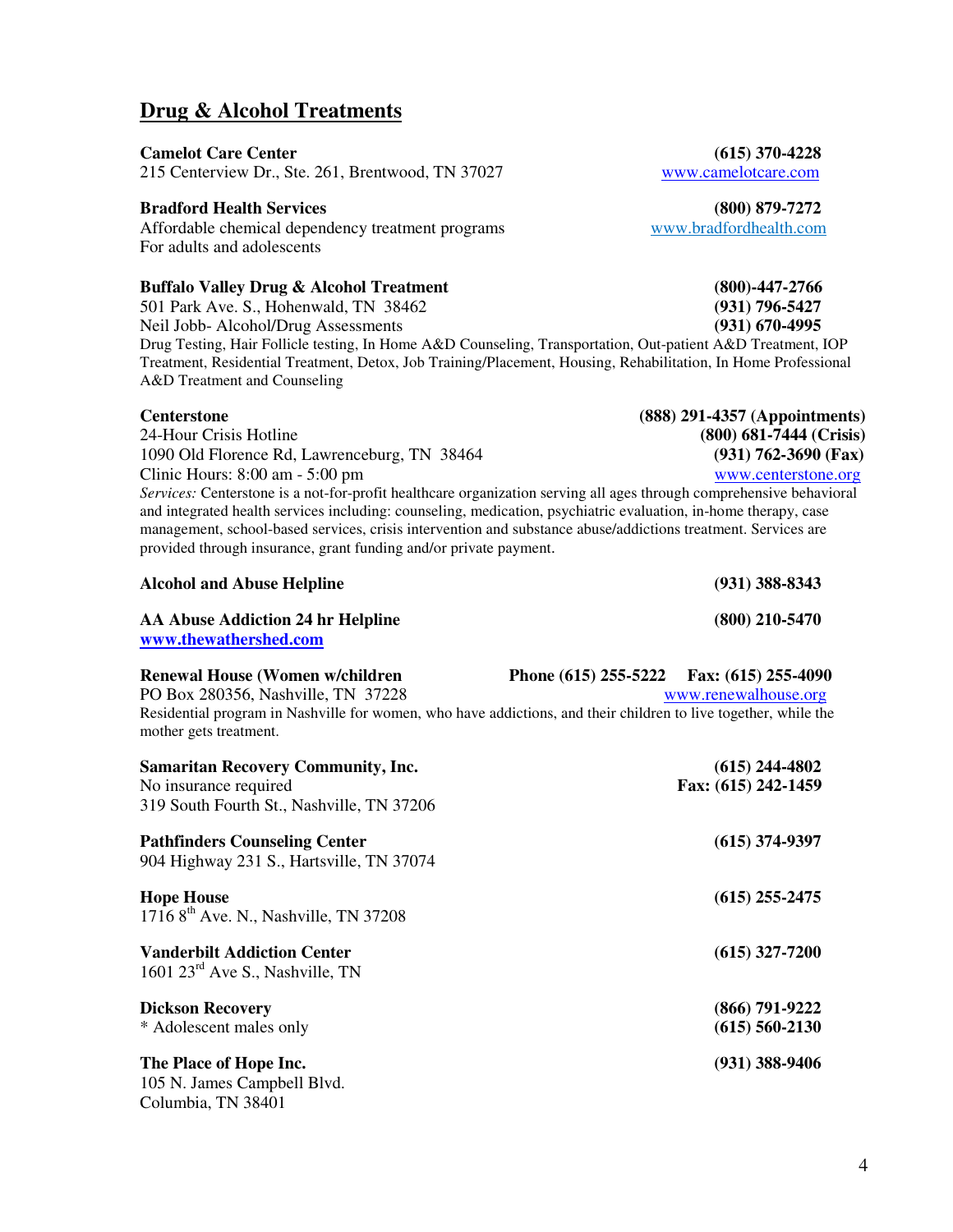| <b>Youth Town</b><br>3641 Youth Town Rd., Pinson, TN                                         | $(731)$ 988-5251                           |
|----------------------------------------------------------------------------------------------|--------------------------------------------|
| <b>Memphis Recovery</b><br>1172 Vance Ave., Memphis, TN                                      | $(901)$ 272-7751                           |
| <b>Cumberland Heights</b><br>145 Thompson Lane, Nashville, TN 37211                          | $(615)$ 353-4385<br>$(800)$ 646-9998       |
| <b>Parthenon Pavilion</b><br>1134 Dow St., Murfreesboro, TN 37130                            | $(615) 890 - 1188$                         |
| <b>Bradford Health Services</b><br>Florence Regional Office                                  | $(256) 760 - 0200$                         |
| <b>Bradford Health Services</b><br>1601 McArthur Street, Manchester, TN                      | $(615)$ 454-0065<br>$(800)$ 879-7272       |
| <b>Recovery Ranch</b><br>P. O. Box 38, Nunnelly, TN 37137                                    | $(800)$ 843-5969<br>www.recoveryranch.com  |
| <b>Rolling Hills Hospital</b><br>Franklin, TN                                                | $(615) 628 - 5700$                         |
| <b>Jack Gean Outpatient Program</b><br>50 East End Dr., Savannah, TN 38372                   | $(731)$ 925-4450                           |
| <b>Jack Gean Shelter for Women- A&amp;D Services</b><br>64 Jack Gean Dr., Savannah, TN 38372 | $(731)$ 925-8619                           |
| <b>Jack Gean Shelter for Men - A&amp;D Services</b><br>50 East End Dr., Savannah, TN 38372   | $(731)$ 925-8619                           |
| <b>JACOA</b>                                                                                 | $(731)$ 423-3653                           |
| <b>MeHarry Hospital, Nashville, TN</b>                                                       | $(615)$ 327-6255                           |
| <b>New Life Lodge</b><br>999 Girl Scout Rd., Burns, TN 37029                                 | $(866) 836 - 8125$<br>www.newlifelodge.com |
| <b>Women of Grace</b><br>P. O. Box 379, Shelbyville, TN 37162                                | $(931) 580 - 1911$                         |
| <b>Teen Challenge</b>                                                                        | $(615)$ 338-4415                           |
| <b>Foundations Dual Diagnosis Recovery</b>                                                   | $(615) 742 - 1000$                         |
| Al-Anon (for families of recovering alcoholics/addicts)                                      | $(615)$ 35-6066                            |
| <b>Cocaine Anonymous</b>                                                                     | $(615)$ 747-5483                           |
| Centerpoint                                                                                  | $(865)$ 523-4704                           |
| <b>Pathways</b>                                                                              | $(800)$ 372-0693                           |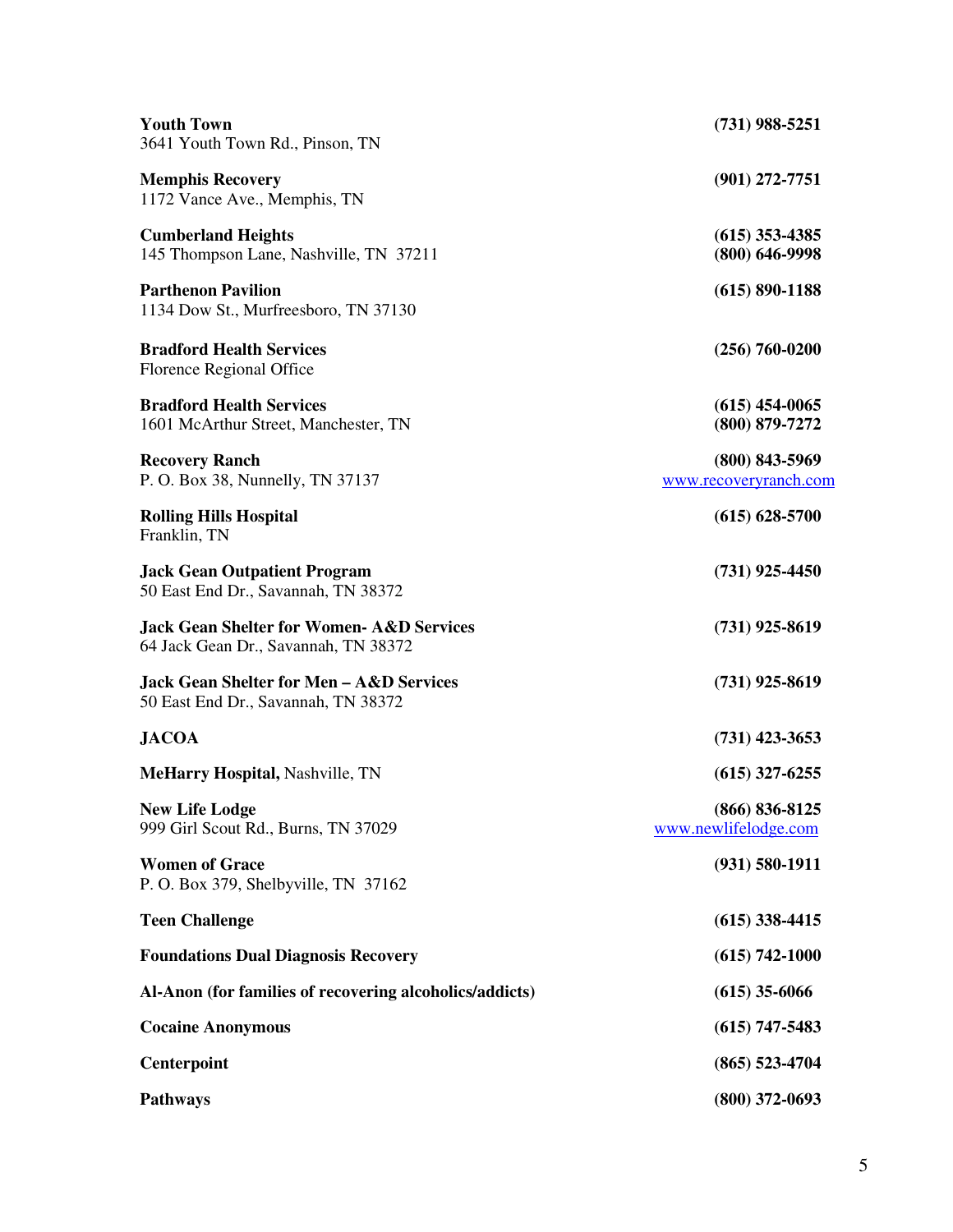**Celebrate Recovery** 

Celebrate Recovery is a Christ centered fellowship to help people address a variety of hurts, habits, and hang-ups: chemical addiction, eating disorders, co-dependency, compulsive gambling, divorce, abuse, etc. Mars Hill Baptist Church Deerfield Baptist Church 630 Weakley Creek Road, Lawrenceburg 3 Paul Orton Road, Lawrenceburg (931) 762-6550 (931) 762-5696 Meets on Mondays at 7 PM Meets Thursdays at 6:30 PM

#### **Lawrence County Substance Abuse Coalition 931-766-4175**

240 West Gaines Street Lawrenceburg, TN 38464

### **Social Services**

**A Kid's Place (931) 766-2213** 

A Child Advocacy Center, 614 West Point Rd., Lawrenceburg, TN 38464 Hours: 8:00a.m.-4:30p.m.

115A. North Military Ave., Lawrenceburg, TN 38464 **Fax**: **(931) 244-6355** 

*www.agapenashville.org* Hours: 8:00a.m.-4:30p.m. Monday-Friday AGAPE is a nonprofit social services founded in 1966 by members of churches of Christ to provide Christian-based

social services to children and families in crisis, including voluntary foster care placement as an alternative to DCS foster care, pregnancy counseling, mental health services, and adoption services. AGAPE is licensed by the State of Tennessee as a child placing agency. AGAPE also provides training, home studies, and post placement supervision for independent adoption of children and for embryo adoption.

### **American Red Cross (931) 762-1599**

181 Prosser Road, Lawrenceburg, TN 38464

**Director: April Abercrombie**  april.abercrombie@lcss.us

The Lawrence Co. community will cultivate positive mental health, awareness, and resiliency in our Children and young adults, through innovative education and collaboration.

**Blue Monarch (www.bluemonarch.org) P O BOX 1207 Monteagle TN 37356 (931) 924-8900**  To Provide a long-term, residential and therapeutic Christian community for women and their children to break adverse cycles and rebuild their families

### **Buffalo River Services (931) 762-3203**

2300 W. O. Smith Street, Lawrenceburg, TN 38464 Hours: 8:45a.m.-2:45p.m. Requirements: Developmental Disability

Services: Individual Support Plan to schedule activities or work that the individual has decided to accomplish during the next year.

\*Buffalo River Services, Inc. is a private non-profit corporation licensed and contracted by the State of Tennessee to provide services to adults with disabilities.

**AGAPE (931) 244-6077** 

**AWARE (931) 762-5251 ext: 115**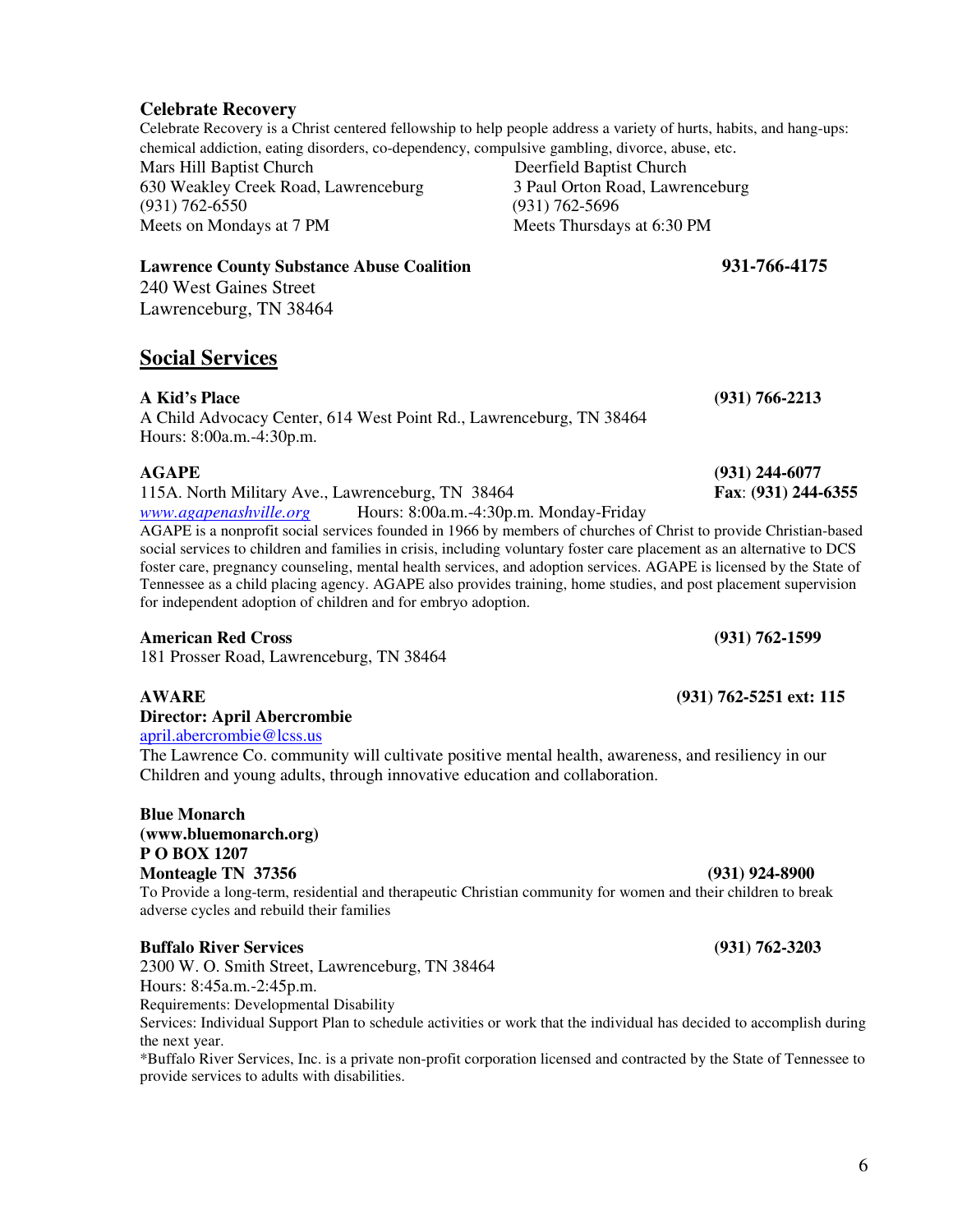**Buffalo Valley Inc. Homeless No More Program (800)-447-2766** 

**Centerstone** (Lawrenceburg office) **(931) 762-6505 Crisis Hotline (800) 681-7444**  Referral for Centerstone **(888) 291-4357 1090 Old Florence Rd, Lawrenceburg, TN 38464 Fax: (931) 762-3690**  Hours: 8:00 am 0 5:00 pm www.centerstone.org

*Services:* Provides community mental health services including counseling, medication, psychiatric evaluations and case management for children and adults. Services provided through insurance and/or private payment.

#### **Centerstone Early Childhood Services (931) 490-1580**

www.centerstone.org/referral

*Services:* Centerstone offers specialty grant-funded services FREE of charge for expecting parents (prenatal) and parents with kids up to 24 months of age. Services include parent coaching, breastfeeding support, infant massage classes, education, resource linkage and much more! Sign up online at www.centerstone.org/referral or by calling.

#### **Child Support – District Attorney (931) 766-1458**

34 Public Square, Lawrenceburg, TN 38464 **Fax (931) 766-1443**

**Department of Children Service** (931) 766-4058<br>
527 Crew Street Suite B, Lawrenceburg, TN 38464 **1-877-237-0004 (hotline**) 527 Crew Street Suite B, Lawrenceburg, TN 38464

*www.tennessee.gov/youth* Hours: 8:00a.m. - 4:30p.m. Services: The Department of Children Services is Tennessee's public child welfare agency; the Department of Children Services is responsible for helping some of our state's most vulnerable citizens. Case managers have a responsibility to investigate cases of child abuse and neglect, resource parent specialist work to find good foster homes and adoptive families, and the juvenile justice program treats the youthful offenders who are sent to the Department by the courts.

#### **Department of Human Service (931) 766-1400 (**Food Stamps, TANF, Medicaid TNCare, Adult Protective Services **(931) 766-1401**  and Vocational Rehabilitation) **Fax: (931) 766-1461**  527 Crews Street. Suite A**,** Lawrenceburg, TN 38464 www.state.TN.us/humanserv Hours: 8:00a.m.-4:30p.m.

Services: Family violence cases, Families First, disabled or homeless persons, TANF, Food Stamps, foster children, blind or disabled persons. Education and job skills training. Some help with childcare, transportation, and other school or work expenses.

#### **Elementary and High School Guidance**

Summertown, Lawrence County, and Loretto Schools contact Guidance counselor at each school Hours: 8:00a.m.-4:30p.m.

Services: Guidance and counseling for students with academic, social, and adjustment problems, help with scheduling and securing needed services.

#### **Patches- Parents Association to Heal and Care for Every Soul (931) 231-4904**

615 West Point Road, Lawrenceburg, TN 38464

Services: Meeting the immediate clothing, personal and school supply needs of children entering foster care. We will also try to assist others with spaces for family visitation for children in foster care. Also have monthly support meetings and training opportunities for foster parents. (Call Mrs. Betty Emerson)

#### **Lawrence County Family Resource Center (931) 766-1584**

610 Mahr Avenue, Lawrenceburg, TN 38464 Hours: 8:00a.m.-3:30p.m. Requirements: Families with children who need help in finding resources to meet their needs.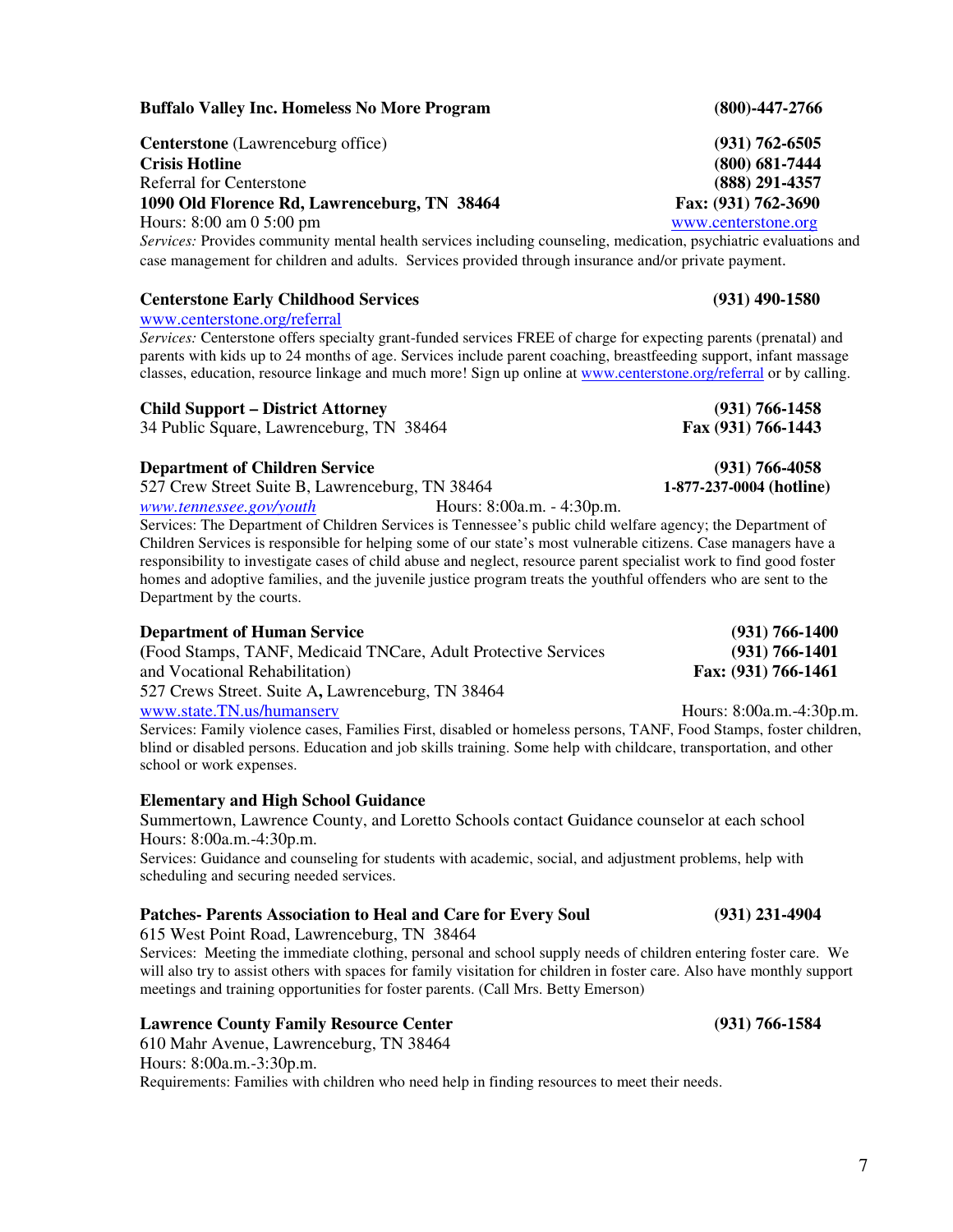Services: To help locate resources in Parent Counseling, Group Involvement. Referral for Child Care services, Volunteer programs, Adult Literacy Programs: GED Preparation, Basic Skills Classes, and Adult High School.

#### **Lawrence County Health Dept. (931) 762-9406**

2379 Buffalo Road, Lawrenceburg, TN 38464

Hours: 8:00a.m.-4:30p.m. Monday-Friday Requirements: Based on income.

Services: Well child checkups include physical exams, screening tests and immunizations. Other services include family planning, general environmental health, health education, and immunizations. Programs include HUG (Help Us Grow), and WIC (Women, Infants, and Children).

#### **Lawrence County Parks & Recreation Dept. (931) 762-4231**

927 North Military Avenue, Lawrenceburg, TN 38464

Hours: 8:00a.m.-5:00p.m. Monday-Friday

Requirements: Pay small fee. 4-12 years and various youth and adult programs.

Services: The various youth programs include summer day camps, swimming lessons, gymnastics, youth tennis league, after school Adventure Series (art and craft classes), Youth Center Basketball, Youth Center Girl's Softball, Sprit of Santa, etc. Offer various facilities such as Rotary Park Picnic Shelter, Old Armory rental, etc. Offers various adult programs such as Adult Basketball, Adult Volleyball League.

### **Lawrence County Senior Citizens (931) 762-9259**

220 Centennial Blvd., Lawrenceburg, TN 38464 Hours: 7:00a.m.-4:00p.m.

### **225 Centennial Blvd Lawrenceburg TN 38464 Fax (931)-766-4016**

*Services: Faith Based* Provides community mental health services including counseling, medication, psychiatric evaluations and Health Link services for children and adults. Services provided through insurance and/or private payment. To make a referral please visit our website or call 1-877-881-0359 for any office. www.lifecarefamily.org

http://omnicommunityhealth.theomnifamily.com/

### **Loretto Senior Citizens Center (931) 853-4336**

204 West Commerce, Loretto, TN 38469

#### **St. Joe Senior Citizens (931) 845-4194**

Hours: 6:30a.m.-3:30p.m.

Requirements: Participants must be 60 years or older.

Services: Senior citizens can participate in quilting, painting, etc. Exercises and educational classes are offered. Members may play pool, cards, shuffleboard, shopping, etc. Transportation provided. Day trips and overnight trips.

# **Mid South Mediation Services** (931) 796-0487<br>
PO Box 13, Hohenwald, TN 38462 (931) 896-0487

PO Box 13, Hohenwald, TN 38462

Wayne County Coordinator in Court weekly, serving Wayne, Giles, Lawrence, Lewis, Perry, Hickman & Williamson Counties. We provide free victim offender mediation for courts, schools and community as well as mediator training and many classes in conflict management, bad checks and substance abuse. **Mary Ellen Bowen, MS, Executive Director** 

### **Nashville Rescue Mission (615) 255-2475**

639 Lafayette St, Nashville, TN 37203 www.nashvillerescuemission.org

Services: The Nashville Mission seeks to help the hurting of Middle Tennessee by offering food, clothing and shelter to the homeless and recovery programs to those enslaved in life degrading problems. Our goal is to help people know the saving grace of Jesus, and through Him, gain wisdom for living, find fulfillment in life and become a positive part of their community.

# **LifeCare (931) 766-1916**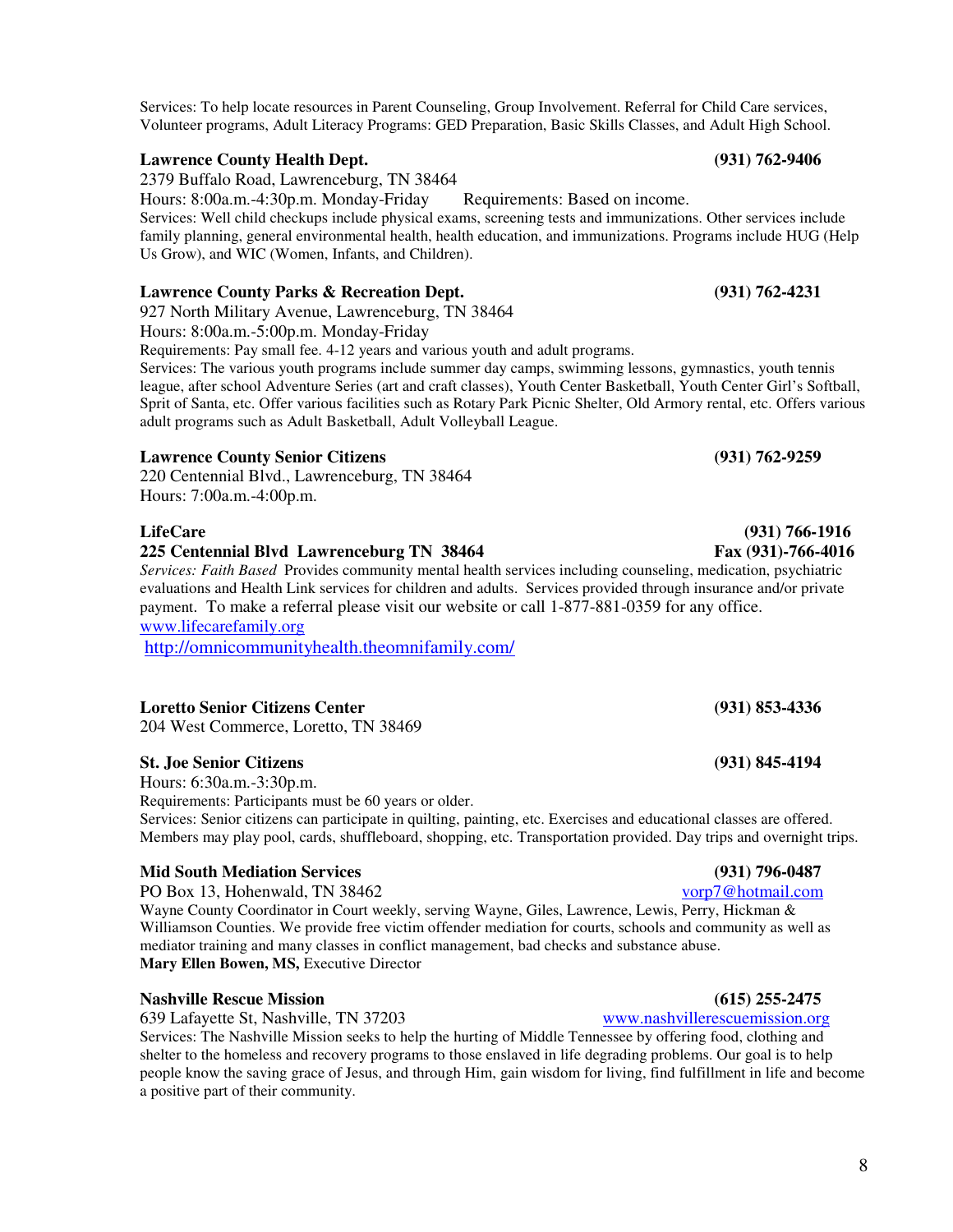241 Lawrence St, Lawrenceburg, TN38464 www.omnivisions.com

Services: Omni Visions is a multi-state placement agency providing services for children and adults. Services for children and teens include foster care and in home services, and services for adults with special needs include family based services, home supports, supported living services, and home and community support.

# **Relative Caregiver Program of the Center for Family Development (931) 684-4676 (ext. 206)**<br>1304 Madison St. Shelbyville, TN 37160 *Fax: 931-684-5140*

1304 Madison St, Shelbyville, TN 37160

The Relative Caregiver Program offers services and assistance to families caring for a child who is related by blood, marriage, or adoption. Services include: case management, support groups, enrichment activities, respite, and emergency financial assistance. This program serves Bedford, Coffee, Giles, Hickman, Lawrence, Lewis, Lincoln, Marshall, Maury, Moore, Perry, and Wayne counties.

#### **Social Security Administration (931) 766-0072**

109 East Taylor Street, Lawrenceburg, TN 38464 Hours: 9:00a.m.-4:00p.m. Requirements: One of the following: totally disabled, 65 years of age or blind (based on income). Services: In order to draw Supplemental Security Income a person must meet one of the eligibility requirements.

#### **South Central Human Resources (931) 762-7863**

job search plan, and job counseling.

15 Public Square, Lawrenceburg, TN 38464 Hours: 8:00a.m.-4:30p.m. Requirements: Based on income. Services: Child care assistance for working parents or parents in post secondary education. Subject to change. Energy Assistance Program, Weatherization Program and Elderly Companion services.

#### **Tennessee Career Center - Americas Job Center (931) 762-8705**

Web site: *www.sctworkforce.org* **or (931)762-0859**  Hours: 8:00a.m.-4:30p.m. Monday-Friday **Fax: (931)762-4542** Who we serve: Youth (17-21), Adults and Mature Workers (22 and over), Displaced Workers. Services: All services are free of charge. The Tennessee Career Center has experienced employment advisors and counselors who will work with you to develop an action plan and provide the resources you need to find a job. Use our computers to search for jobs, and create, print, fax, or email your resume. We will help you with skill, career, and job readiness assessments, referrals to job training, and work preparation. You can also get help developing a

| <b>Tennessee Early Intervention Systems</b>                                                                   | $(800) 852 - 7157$  |
|---------------------------------------------------------------------------------------------------------------|---------------------|
| <b>Tracey Roberson</b>                                                                                        | or (615) 494-7993   |
| Hours: 8:00a.m.-3:00p.m. Monday-Friday                                                                        | Fax: (931) 424-4014 |
| Requirements: Any child showing developmental delay. Under 36 months of age.                                  |                     |
| Services: Tennessee's Early Intervention System provides people and programs to help find answers and meet ne |                     |

Services: Tennessee's Early Intervention System provides people and programs to help find answers and meet needs of children who are not showing normal growth and development. Calls are confidential and toll-free.

#### **The D. A. V. (Disabled American Veterans) (931) 762-8256**

203 North Military Ave. Lawrenceburg, TN 38464

#### **Veteran's Service Office (931) 766-1583**

2375 Buffalo Road, Lawrenceburg, TN38464 Hours: 8:00a.m.-12:00p.m. 1:00p.m.-4:30p.m.

Requirements: Must be veteran, or widow, or veteran's children who are handicapped or mentally retarded and were handicapped before age 18. Based on income and number of dependents.

Services: Monthly income check, hospital care in Veteran's Hospital, money for medicine. In some cases, help for nursing home care. Office provides assistance in filing for al V.A. Benefits for Veterans, their widows and children

#### **Omni Visions (931) 766-0792**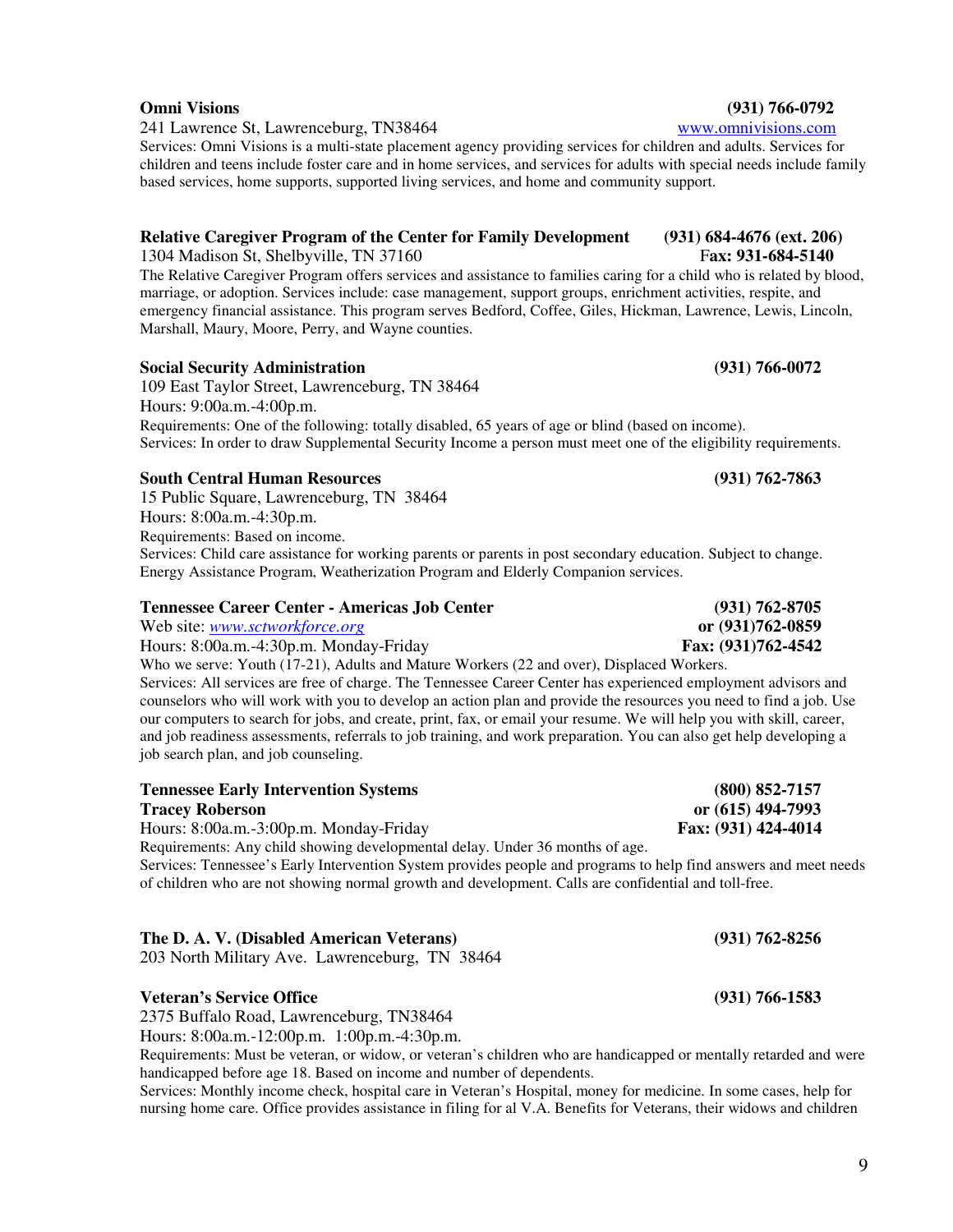fewer than 18 and until age 23 if still in school. Children who are permanently and totally disabled before their 18<sup>th</sup> birthday may be eligible for benefits. Pensions are based on income, compensation based on injuries or disease which happened during service.

#### **Vocational Rehabilitation (931) 766-1419**

527 Crews Suite A., Lawrenceburg, TN38464 Hours: 8:00a.m.-4:30p.m. Requirements: To be eligible an individual must have a disability which constitutes or results in a substantial impediment to employment, be able to benefit in terms of an employment outcome from vocational rehabilitation services and require vocational rehabilitation services to prepare for, secure, retain, or regain employment. Services: Diagnostic: Medical or Psychological, Comprehensive Vocational Assessment, Counseling and Guidance, Adjustment Services, Tuition and other Cost, Assistance with Job Placement.

#### **Butler Creek Health (931) 724-6706**

9596 Last Butler Creek Rd Iron City, TN 38463 Services: Weight management, drug dependency, eating disorder, depression, anxiety/stress Contact: Darlene Keith

#### **Wayne Halfway House (931) 722-2455**

217 Main St. S., Waynesboro, TN 38485

#### **Youth Villages (931) 560-4247**

115 Dyer St, Ste. 1, Columbia, TN 38401 *www.youthvillages.org*

Services: Youth Village is committed to helping troubled children and their families find success and provide a comprehensive array of programs and services such as: Intensive in –home services, residential treatment, foster care, adoption, group homes, transitional living, specialized crisis services, and intensive residential treatment.

### **Groups**

| (For Batter's in Domestic Violence Situations)                                         |                  |  |
|----------------------------------------------------------------------------------------|------------------|--|
| Helping link Children and Families of the community with Resources in Lawrence County. | $(931)$ 380-2587 |  |
|                                                                                        |                  |  |
|                                                                                        |                  |  |
|                                                                                        |                  |  |
|                                                                                        |                  |  |
|                                                                                        |                  |  |
|                                                                                        |                  |  |
|                                                                                        |                  |  |
|                                                                                        |                  |  |
|                                                                                        |                  |  |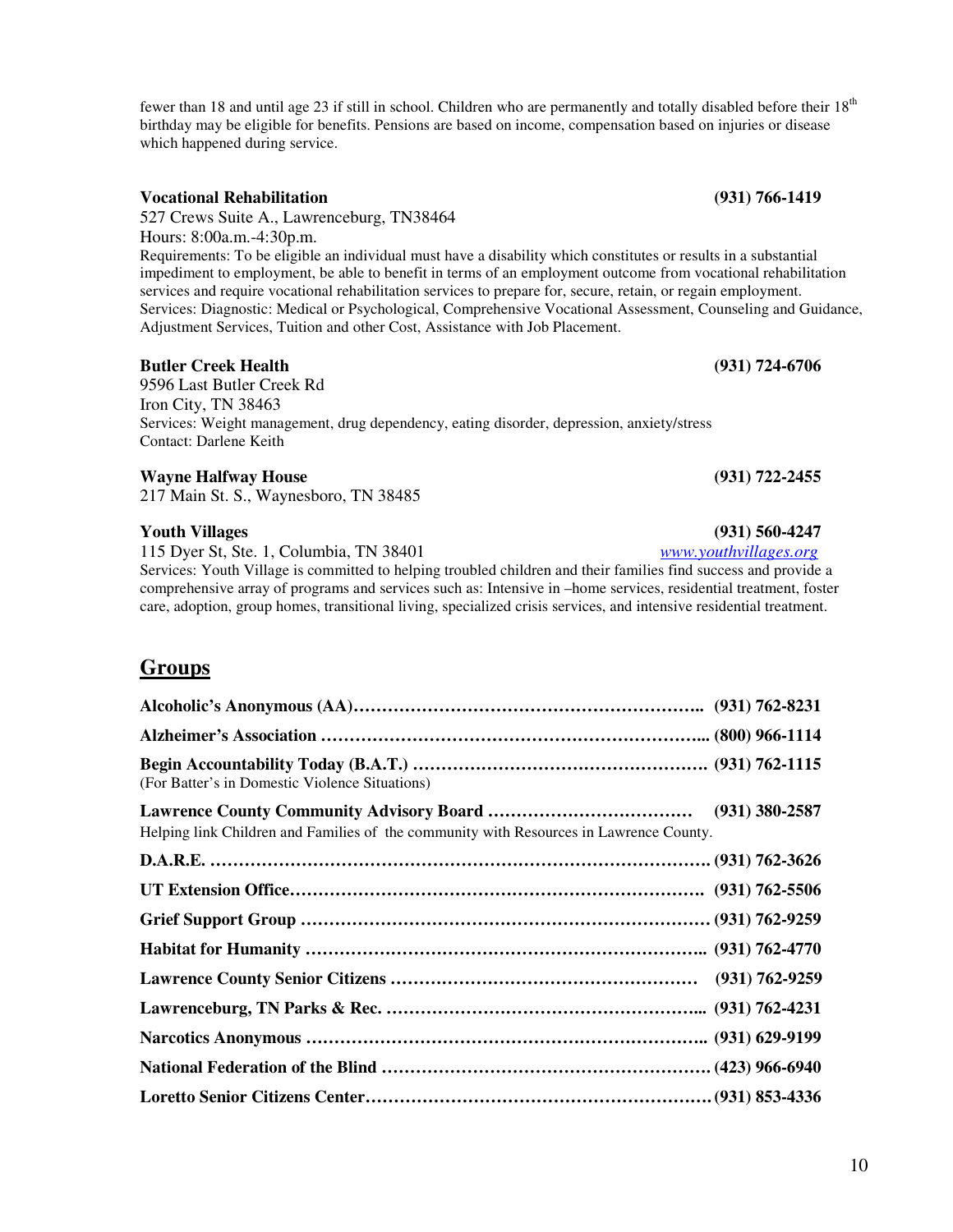| (Ministering to women in jail) Cindy Lucas |  |
|--------------------------------------------|--|

# **Civic Groups**

| K04057 (club ID number) Meets at: Brass Lantern, Lawrenceburg, TN Meets Tuesday's at 12:00 PM                                                              |                    |
|------------------------------------------------------------------------------------------------------------------------------------------------------------|--------------------|
| Meets at: Lions Apartments Community Center<br>341 Geri St, Lawrenceburg, TN 38464<br>Meeting time/day: Second and Fourth Monday at 12 pm                  |                    |
| Meets at: Loretto Civic Center<br>Burke Park, Loretto, TN 38469<br>Meeting time/day: First and Third Monday Night                                          | $(931) 853 - 6152$ |
|                                                                                                                                                            |                    |
|                                                                                                                                                            |                    |
|                                                                                                                                                            |                    |
| <b>Food and Clothing</b>                                                                                                                                   |                    |
| <b>Coordinated School Health</b><br>610 Mahr Ave., Lawrenceburg, TN                                                                                        | $(931) 762 - 0409$ |
| <b>Dept. of Human Services</b><br>527 Crews Street, Lawrenceburg, TN                                                                                       | $(931) 766 - 1400$ |
| <b>Faith Baptist Church Food Pantry</b><br>723 N. Military, Loretto, TN 38469<br>Services families in their community Tuesdays and Thursdays 9am till Noon | $(931) 853 - 4800$ |
| <b>God's Store House</b><br>425 Frank Street, Lawrenceburg, TN                                                                                             | $(931) 766 - 1265$ |
| <b>Lawrence County School Lunch</b><br>700 Mahr Ave., Lawrenceburg, TN                                                                                     | $(931) 762 - 3581$ |
| <b>Lawrenceburg First United Methodist Church</b>                                                                                                          | $(931) 762 - 3696$ |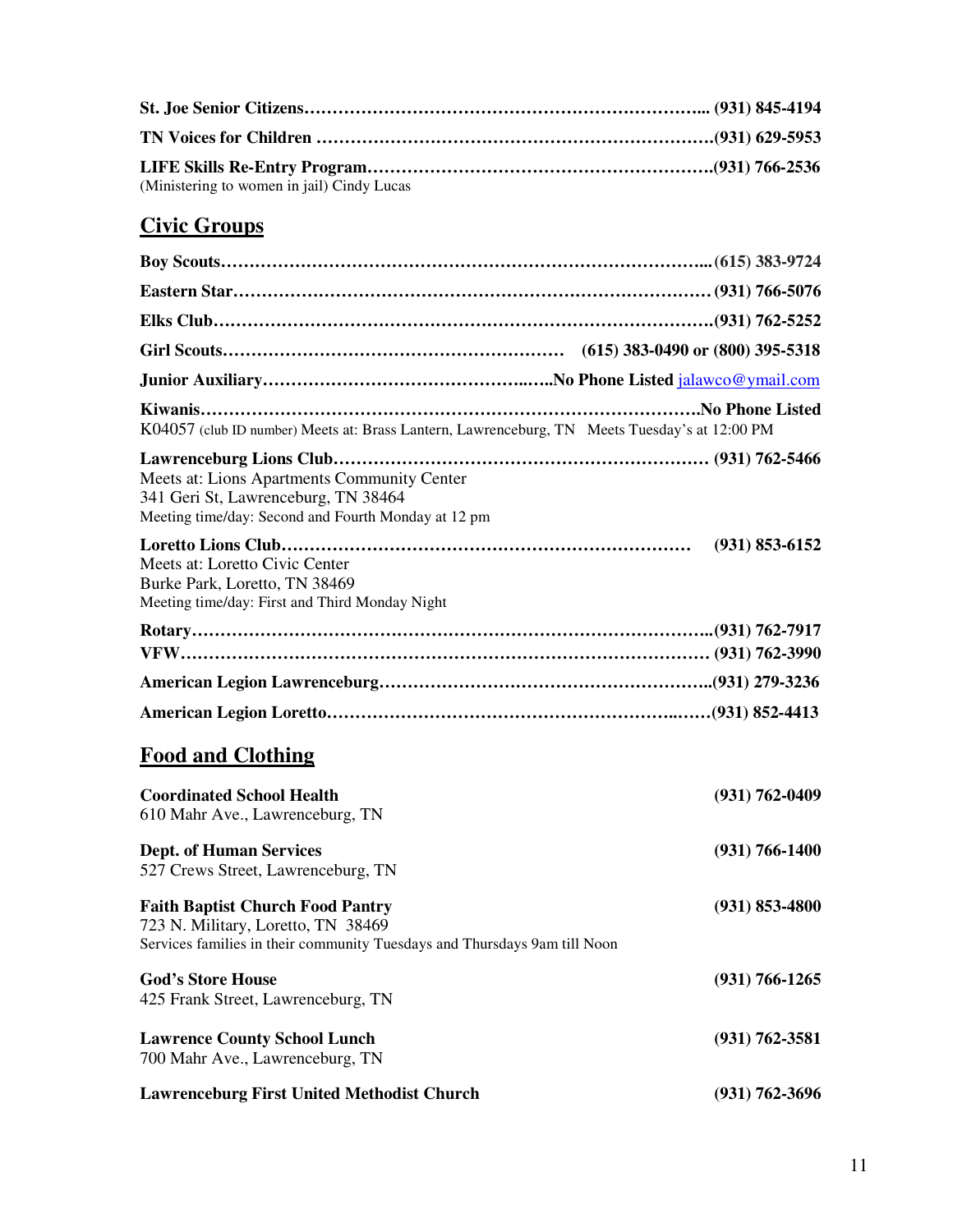#### **Loaves and Fishes Food Pantry**

212 Waterloo Street, Lawrenceburg, TN 38464

| <b>Loretto United Methodist Church Clothes Closet</b><br>210 West Commerce St., Loretto, TN 38464                                                  | $(931) 853 - 6212$                           |
|----------------------------------------------------------------------------------------------------------------------------------------------------|----------------------------------------------|
| <b>Meals on Wheels</b><br>Senior Citizens Bldg. Lawrenceburg, TN & Loretto                                                                         | $(931) 762 - 9259$                           |
| <b>Pine Grove Baptist Church Food Pantry</b><br>42 Day Road, Leoma, TN 38468<br>Services families in their community each Wednesday 9am to 11:30am | $(931) 556 - 2081$                           |
| <b>South Central Human Resource Agency</b><br>Contacts: Kaye or Sonya<br>Lawrenceburg, TN                                                          | $(931) 762 - 7863$                           |
| <b>Veteran's Closet and Senior Supplies</b><br>Contact: Jimmy Tidwell or Joe Douglass                                                              | $(931) - 242 - 9357$<br>$(931) - 629 - 5052$ |
| <b>WIC Program at Health Dept</b><br>2379 Buffalo Road, Lawrenceburg, TN                                                                           | $(931) 762 - 9406$                           |

# **Utilities**

| *Residential, Lifeline & Business Telephone Lines                                                              |  |
|----------------------------------------------------------------------------------------------------------------|--|
|                                                                                                                |  |
| *Loretto Telecom Long Distance, Internet/DSL, PC Repair, F-Secure, Medical Alert Systems<br>www.lorettotel.net |  |

# **Housing**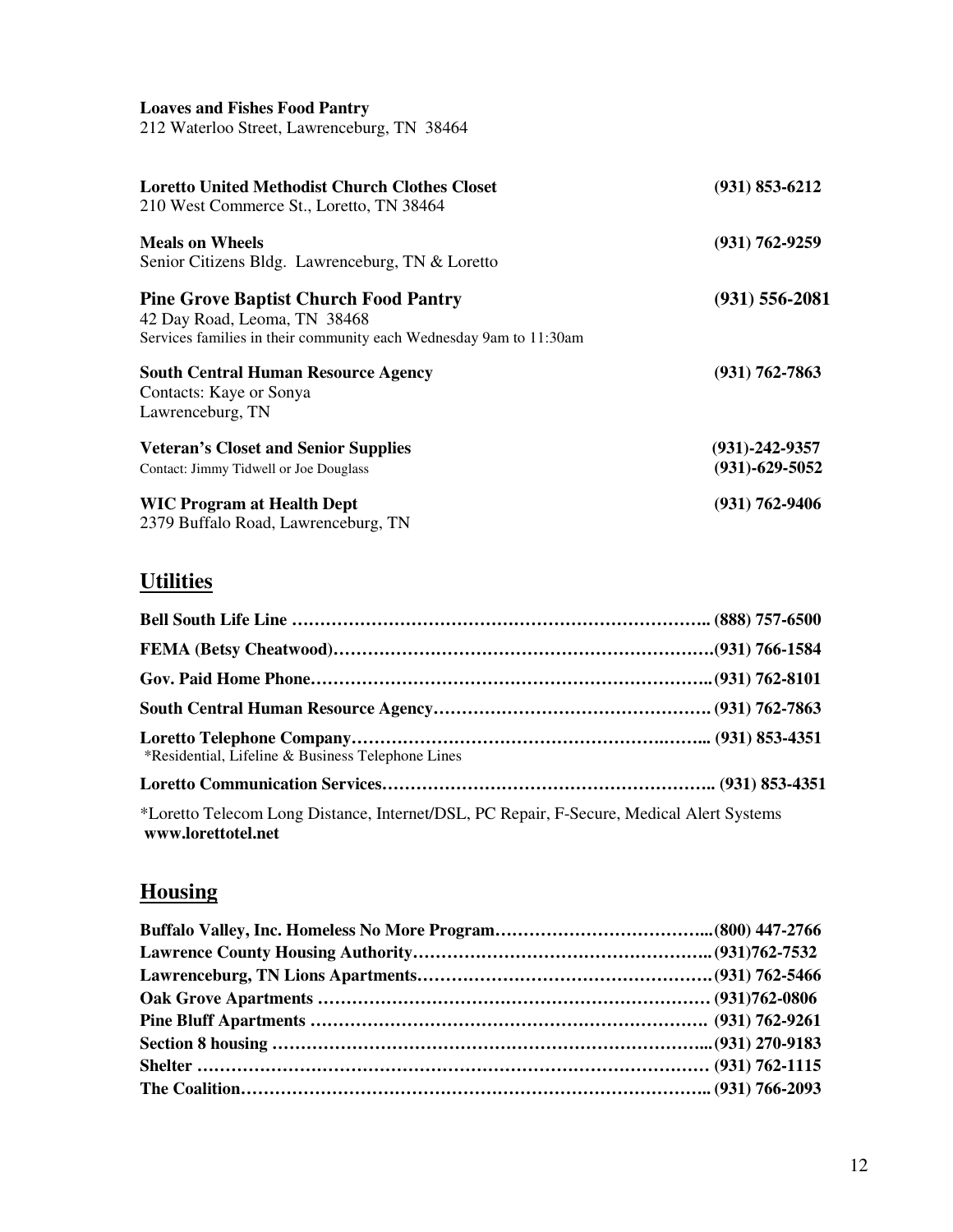| <b>Assisted Living</b> |  |
|------------------------|--|
|                        |  |
| 322 Kennedy St.        |  |
| Lawrenceburg TN 38464  |  |
| 186 Prosser Road       |  |
| Lawrenceburg TN 38464  |  |
|                        |  |
| 469 Weakley Creek Road |  |
| Lawrenceburg TN 38464  |  |

# **Transportation**

# **Employment**

| www.Jobs4Tn.gov<br>$\bullet$ |  |
|------------------------------|--|
| $\bullet$                    |  |
| $\bullet$                    |  |
| $\bullet$                    |  |
| $\bullet$                    |  |
|                              |  |
|                              |  |
|                              |  |
|                              |  |
|                              |  |
|                              |  |
|                              |  |
|                              |  |
|                              |  |
|                              |  |
|                              |  |
|                              |  |
|                              |  |
|                              |  |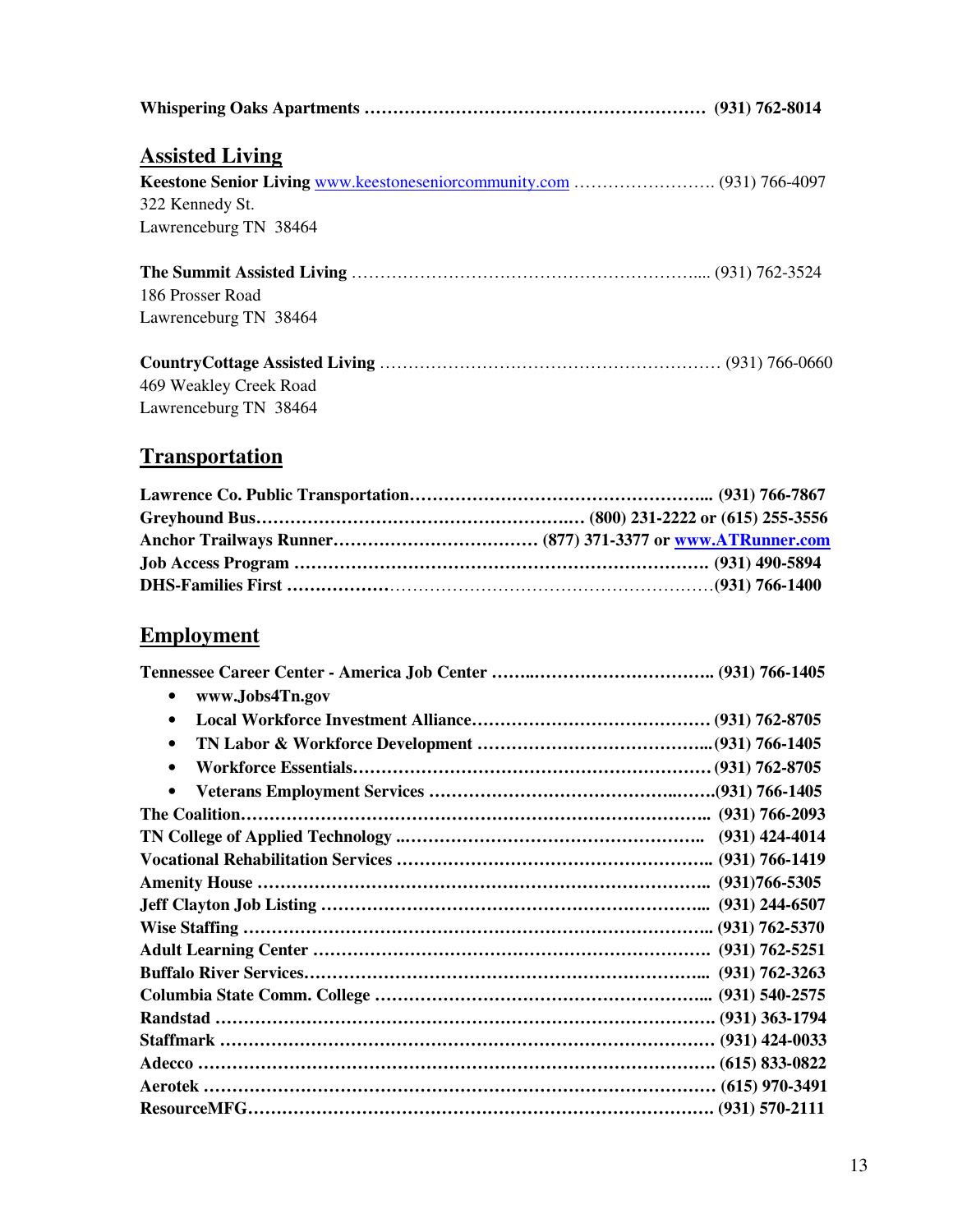## **Child Care**

| $\bullet$ |  |
|-----------|--|
| $\bullet$ |  |
|           |  |
|           |  |
|           |  |
|           |  |
|           |  |
|           |  |
|           |  |
|           |  |
|           |  |
|           |  |
|           |  |
|           |  |
|           |  |
|           |  |
|           |  |
|           |  |
|           |  |

### **Education**

**Lawrence County Board of Education** (931) 7662-3581 <br>
700 Mahr Avenue, Lawrenceburg, TN 38464 **Fax:** (931) 762-1919

700 Mahr Avenue, Lawrenceburg, TN 38464 Hours: 8:00a.m.-4:00p.m. Monday-Friday

Requirements: All children enrolled in Lawrence County receive services and needy children are eligible for special services to meet health needs, or for referral to agencies providing to low income people.

Services: Checks on health problems and referral to agencies providing services. Vision tests and referral for glasses for school children. HIV and AIDS educator who works in schools and offers educational training to community groups.

#### Homebound Students

Requirements: (1) Pregnant students who need up to six weeks of home teaching as determined by doctor. (2) School children identified by a physician who have physical or health problems which cause absence from school for two weeks or longer.

Services: Eligible students receive three hours per week of one-on-one instruction by a certified teacher in the home or hospital.

#### Special Education

Requirements: Must meet federal, state, and local guidelines. Tests are administered to determine academic, physical, and social and psychological disabilities. No income limits.

Services: Services are fitted to identified needs or students. Academic, physical, social and psychological services are met by special help, special materials, and special personnel within the regular classroom if possible. Some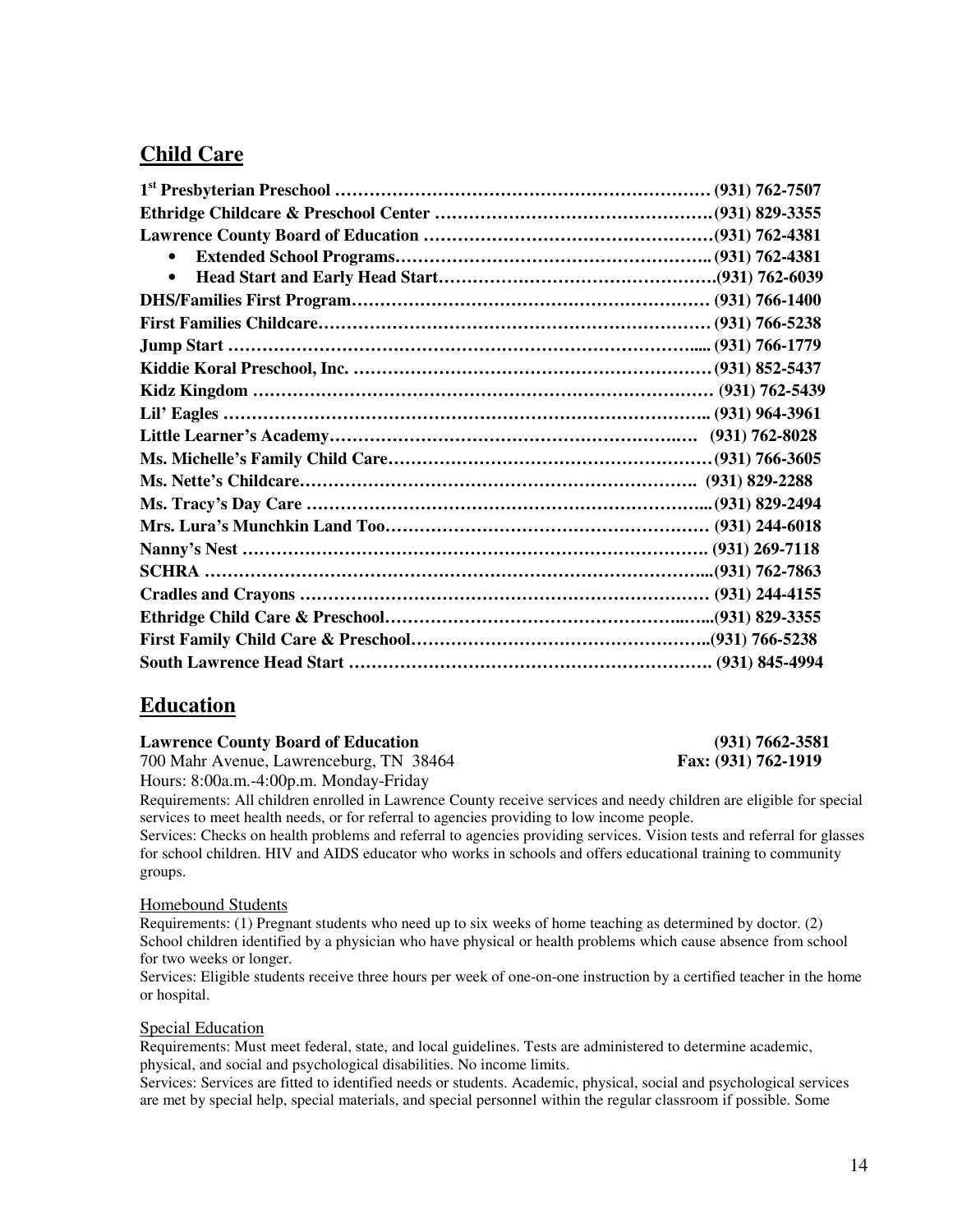students are assigned to special classes. Speech teachers and help for deaf and partially sighted and blind students are available.

# **Public Education (Preschool-12th & Adult Basic Education)**

#### **Elementary and High School Guidance**

Summertown, Lawrence County, and Loretto Schools contact Guidance counselor at each school Hours: 8:00a.m.-4:30p.m. Services: Guidance and counseling for students with academic, social, and adjustment problems, help with scheduling and securing needed services. **Lawrence County School System (931) 762-4381**<br>
700 Mahr Avenue, Lawrenceburg, TN 38464 **Fax (931) 762-7299** 700 Mahr Avenue, Lawrenceburg, TN 38464 Hours: 8:00 a.m.-4:00 p.m. Monday-Friday Johnny McDaniel Director for Schools **JC Barnett Learning Center (931) 762-5251**  274 Mahr Avenue, Lawrenceburg, TN 38464 **Fax (931) 762-8514** Hours: 8:00 a.m.-3:30 p.m. Josh Rogers, Principle **Family Resource Center (931) 762-5251**  April Abercrombie

**Coordinated School Health & School Security (931) 762-0409**  610 Mahr Ave., Lawrenceburg, TN 38464 Josh Rogers

**McKinney-Vento Homeless Liaison (931) 762-5251** 

## **Elementary & Middle:**

| David Crockett Elementary (Preschool-6 <sup>th</sup> )                                  | $(931) 762 - 2288$ |
|-----------------------------------------------------------------------------------------|--------------------|
| 2301 Waynesboro Highway, Lawrenceburg, TN 38464                                         | Fax (931) 766-0683 |
| E.O. Coffman Middle School $(7th-8th)$                                                  | $(931) 762 - 6395$ |
| 111 Lafayette Avenue, Lawrenceburg, TN38464                                             |                    |
| Ethridge Elementary (Preschool-8 <sup>th</sup> )                                        | $(931)201 - 5880$  |
| 33 Main Street, Ethridge, TN 38456                                                      | Fax (931) 201-5882 |
| <b>Ingram Sowell Elementary (Preschool-6th)</b>                                         | $(931) 762 - 4438$ |
| 510 Seventh Street, Lawrenceburg, TN 38464                                              | Fax (931) 762-4487 |
| Lawrenceburg Public (Preschool-6 <sup>th</sup> )                                        | $(931) 762 - 3282$ |
| 600 Prosser Road, Lawrenceburg, TN 38464                                                | Fax (931) 766-5605 |
| Leoma Elementary (Preschool-8 <sup>th</sup> )<br>2612 Highway 43 South, Leoma, TN 38468 | $(931)$ 231-8199   |
| New Prospect Elementary (Preschool-8 <sup>th</sup> )                                    | $(931) 762 - 2934$ |
|                                                                                         |                    |

4520 Pulaski Highway, Lawrenceburg, TN 38464 **Fax (931) 762-3820**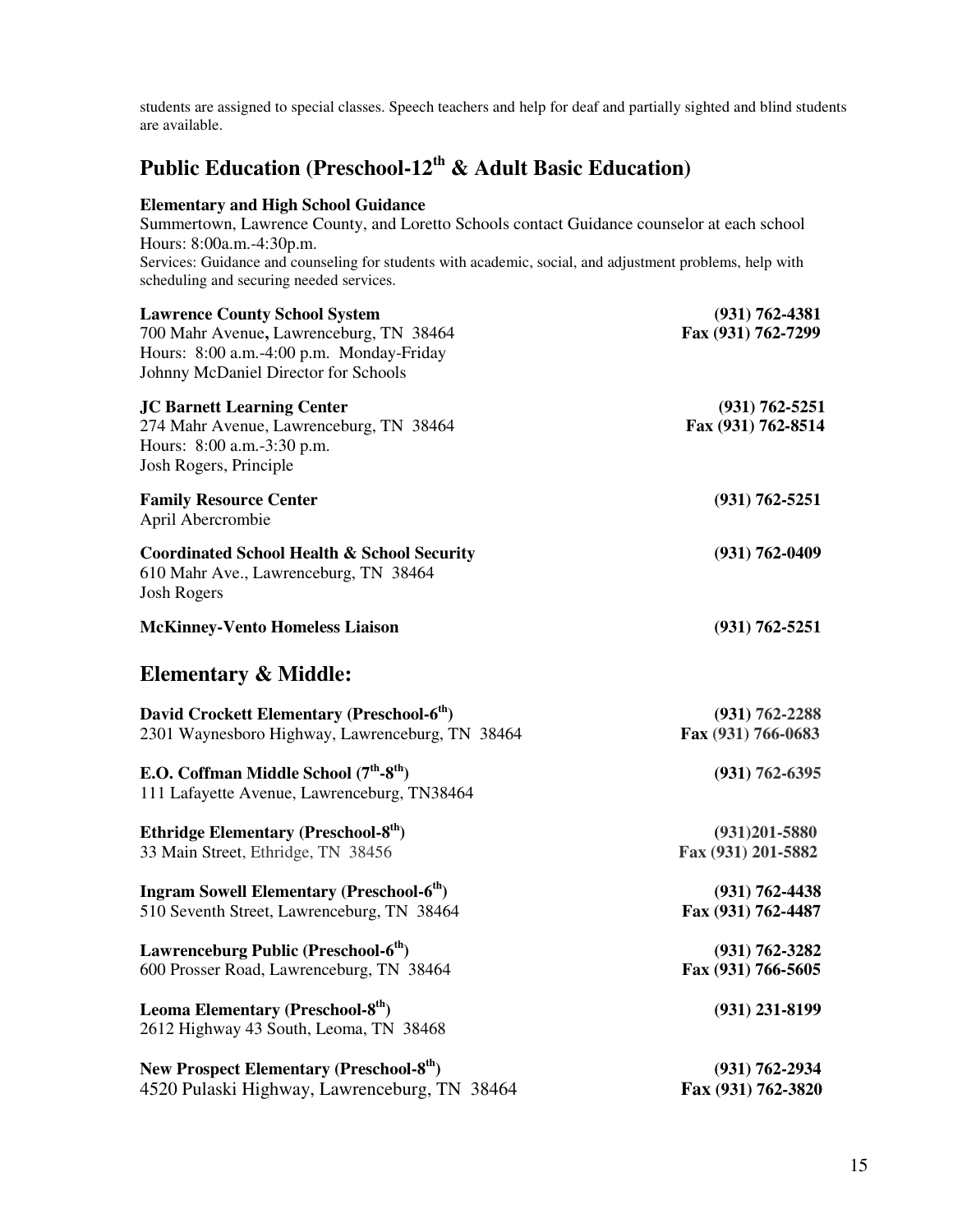| South Lawrence Elementary (Preschool-8 <sup>th</sup> )<br>707 Second Avenue South, Loretto, TN 38469         | $(931)$ 201-5884   |
|--------------------------------------------------------------------------------------------------------------|--------------------|
| Summertown Elementary (Preschool-8 <sup>th</sup> )                                                           | $(931) 964 - 3614$ |
| 319 Corbin Street, Summertown, TN 38483                                                                      | Fax (931) 964-4164 |
| <b>High Schools:</b>                                                                                         |                    |
| <b>Lawrence County High School</b>                                                                           | $(931) 762 - 9412$ |
| 1800 Springer Road, Lawrenceburg, TN 38464                                                                   | Fax (931) 762-3020 |
| <b>Loretto High School</b>                                                                                   | $(931)$ 231-8850   |
| 525 Second Avenue South, Loretto, TN 38469                                                                   | Fax (931) 853-4340 |
| <b>Summertown High School</b>                                                                                | $(931)$ 964-3539   |
| 411 West College Street, Summertown, TN 38483                                                                | Fax (931) 964-3302 |
| <b>J C Barnett Learning Center</b>                                                                           | $(931)762 - 5251$  |
| 610 Mahr Avenue, Lawrenceburg, TN 38464                                                                      | Fax (931)762-8514  |
| Hours: 8:00a.m.-3:30p.m.                                                                                     |                    |
| Lawrence Adult High School, which enables adults to complete requirements for a regular high school diploma. |                    |
| Computer Lab for upgrading academic skills is available.                                                     |                    |

# **Private Education (K-12)**

| <b>Bill Egly Seventh Day Adventist School</b><br>11 Valley Road, Lawrenceburg, TN 38464       | $(931) 762 - 6297$ |
|-----------------------------------------------------------------------------------------------|--------------------|
| <b>Covenant Academy</b><br>962 N Brace Road, Summertown, TN 38483                             | $(931)$ 964-2423   |
| <b>The Farm School</b><br>151 School House Road, Summertown, TN 38483                         | $(931)$ 964-2325   |
| <b>Freedom Hill Christian School</b><br>4300 Hwy 43 N., Ethridge TN 38456                     | $(931) 829 - 2765$ |
| <b>Sacred Heart Elementary (Lawrenceburg, TN)</b><br>220 Berger Street, Lawrenceburg, TN38464 | $(931) 762 - 6125$ |
| <b>Sacred Heart School (Loretto)</b><br>301 Church Street, Loretto, TN 38469                  | $(931) 852 - 4388$ |
| <b>Higher Education (Public and Private)</b>                                                  |                    |
| <b>Tennessee College of Applied Technology</b>                                                |                    |
| Lawrenceburg, TN<br>140 Brink Street, Lawrenceburg, TN38464<br>Hours: Varies                  | $(931)766 - 1478$  |
| <b>Hohenwald</b>                                                                              | $(931)796 - 5351$  |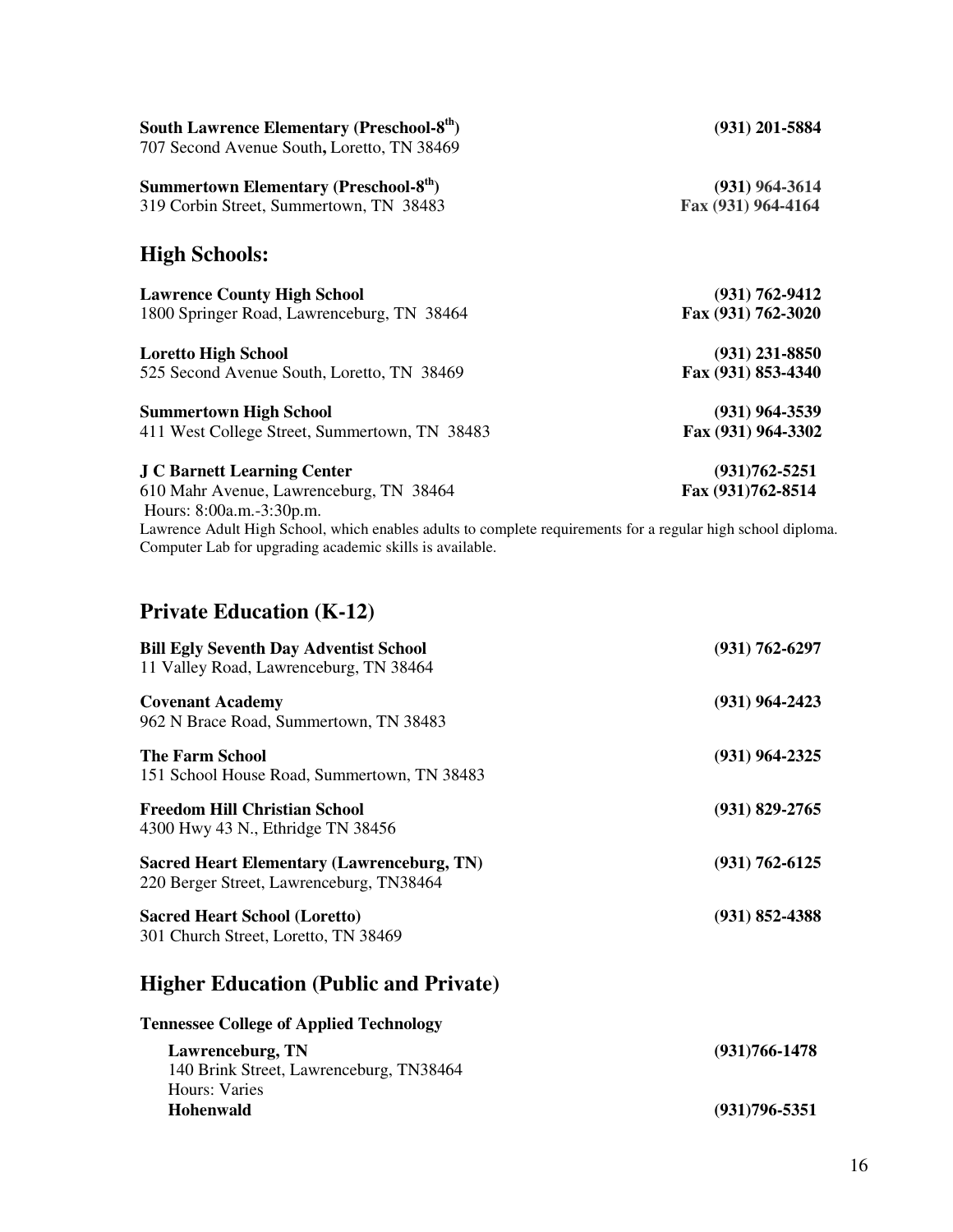813 West Main Street, Hohenwald, TN 38462 Hours: 8:00a.m.-3:00p.m.

 1233 East College Street, Pulaski, TN 38478 Hours: 8:00a.m.-3:00p.m.

Requirements: Applicants who are 18 years of age or older. Some programs require a high school diploma or GED. Contact financial aid office for details.

Services: Classes offered in many different vocational areas. Free or reduced-price training may be obtained for low income students.

#### **Columbia State Community College**

| <b>Columbia Campus:</b>                                                     | $(931)$ 540-2540   |
|-----------------------------------------------------------------------------|--------------------|
| 1665 Hampshire Pike, Columbia, TN 38401                                     |                    |
| Hours: 7:45 a.m.-8:00 p.m.                                                  |                    |
| <b>Contact:</b> Information Desk                                            |                    |
| <b>Lawrence County Campus:</b>                                              | $(931) 766 - 1600$ |
| 1620 Springer Road, Lawrenceburg, TN 38464                                  | Fax (931) 766-1602 |
| Hours: 7:45 am. - 9:00 p.m. Mon-Thursday (when in session)                  |                    |
| 7:45a.m. - 4:00 p.m. Fridays and in between semesters                       |                    |
| Contact: Ruth Ann Holt, Director                                            |                    |
| <b>Martin Methodist College</b>                                             | $(800)$ 467-1273   |
| 433 West Madison Street, Pulaski, TN 38478                                  | $(931)$ 363-9800   |
| Hours: 8:00 a.m. -8:00 p.m.                                                 |                    |
| <b>University of Tennessee/Tennessee State University Extension Service</b> | $(931) 762 - 5506$ |
| 2385 Buffalo Road, Lawrenceburg, TN 38464                                   |                    |
| Hours: 8:00 a.m.-4:30 p.m.                                                  |                    |
| Contact: Calvin Bryant, Executive Director/Agent                            |                    |
| <b>Education Foundation:</b>                                                |                    |
| <b>Lawrence County Education Foundation</b>                                 | $(931) 762 - 4911$ |
| P.O. Box 961, Lawrenceburg, TN 38464                                        |                    |
| Hours: 8:00 a.m.-4:30 p.m. Monday-Friday~ Contact: Beth Keaton, Coordinator |                    |
| <b>Mentoring/Tutoring/After School and Summer Programs</b>                  |                    |
| I AM 4 KIDS                                                                 | $(931)762 - 4381$  |
| Mentoring through the School System                                         |                    |
| Contact the Lawrence County Board of Education                              |                    |
| <b>Safe and Smart Program</b>                                               | $(931) 762 - 7532$ |
| <b>Ingram South School</b>                                                  |                    |
| 1008 Maple Avenue, Lawrenceburg, TN 38464                                   |                    |
|                                                                             |                    |

### **Lawrence County School System**

Contact individual schools for afterschool and summer programs. Contact information is located in the Education section or at www.lcss.us

#### **Pulaski (931) 424-4014**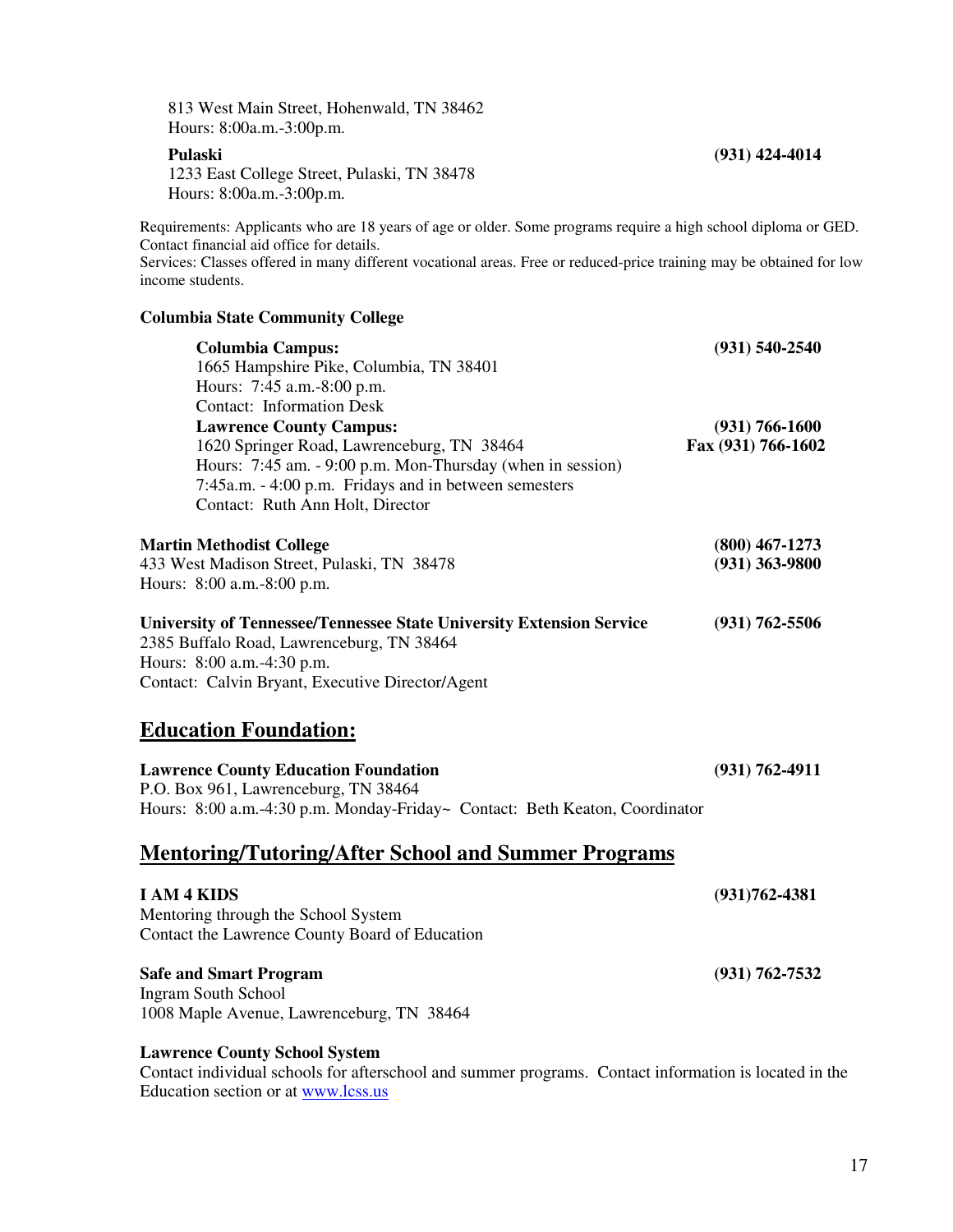| <b>Imagination Library</b><br>Lawrence County Public Library<br>519 East Gaines Street<br>Lawrenceburg, TN 38464<br>$(931) 762 - 4627$                                                                                                                                                                                                                                                             | Loretto Branch<br>102 S. Main Street<br>Loretto, TN 38469<br>$(931) 853 - 7323$ | Supports literacy from birth to age 5 years. |
|----------------------------------------------------------------------------------------------------------------------------------------------------------------------------------------------------------------------------------------------------------------------------------------------------------------------------------------------------------------------------------------------------|---------------------------------------------------------------------------------|----------------------------------------------|
| <b>Big Brothers Big Sisters of Middle Tennessee</b><br>One Vantage Way, Suite C250, Nashville, TN 37228                                                                                                                                                                                                                                                                                            |                                                                                 | $(615)$ 329-9191<br>www.bbbsmt.org           |
| <b>Community United Resource Center</b><br>One on One tutoring<br>416 W. Willow Street, Columbia, TN 38401                                                                                                                                                                                                                                                                                         |                                                                                 | $(931) 840 - 0302$                           |
| <b>Boys &amp; Girls Club of Maury County</b><br>Columbia TN, 38401<br>http://columbia.TNsearch.com/boysandgirlsclub/                                                                                                                                                                                                                                                                               |                                                                                 | $(931)$ 490-9401                             |
| <b>Overcoming Services</b><br>161 Baker Road, Hohenwald, TN. 38462<br><b>Contact: Roger Risner</b>                                                                                                                                                                                                                                                                                                 |                                                                                 | $(931)$ 796-4368                             |
| <b>Recreation</b>                                                                                                                                                                                                                                                                                                                                                                                  |                                                                                 |                                              |
| <b>Bobby Brewer Park</b><br>500 Weakley Creek Road, Lawrenceburg, TN 38464<br>Softball fields, baseball fields, soccer fields, walking track, pond stocked for fishing, picnic shelters.                                                                                                                                                                                                           |                                                                                 | $(931) 762 - 4231$                           |
| <b>Crossroads Coffee House</b><br>220 2nd St., Lawrenceburg, TN 38464<br>Safe environment for youth and young adults to hang out and have fun. Youth play basketball, volleyball,<br>football, pool, ping pong, foosball, pinball, Play station, Wii, etc. There are computers as well as free<br>WiFi. We also serve coffee, speciality drinks, pizza, pretzels, nachos. Food is to be purchased. |                                                                                 | $(931) 766 - 9907$                           |
| <b>David Crockett Park</b><br><b>And Restaurant</b><br>1400 West Gaines Street, Lawrenceburg, TN 38464<br>Areas and shelters for picnics, walking and bicycle trails, tennis courts, and playground equipment. There is a lake<br>for fishing, a restaurant, and a swimming pool. Park personnel conduct activities and educational programs.                                                      |                                                                                 | $(931)762 - 9408$<br>$(931) 762 - 9541$      |
| <b>Imagination Station</b><br>1 Public Square                                                                                                                                                                                                                                                                                                                                                      |                                                                                 | $(931)$ 244-7456                             |

Lawrenceburg, TN 38464

### **Lawrenceburg, TN Parks and Recreation Department (931) 762-4231**

927 North Military Avenue, Lawrenceburg, TN 38464

The various youth programs include summer day camps, swimming lessons, gymnastics, youth tennis league, after school Adventure Series (art & craft classes), Youth Center Basketball, youth Center Girl's Softball, Spirit of Santa, etc. Offer various adult programs such as Adult Basketball and Adult Volleyball League. Offer various facilities such as Rotary Park Picnic Shelter, Old Armory rental, etc.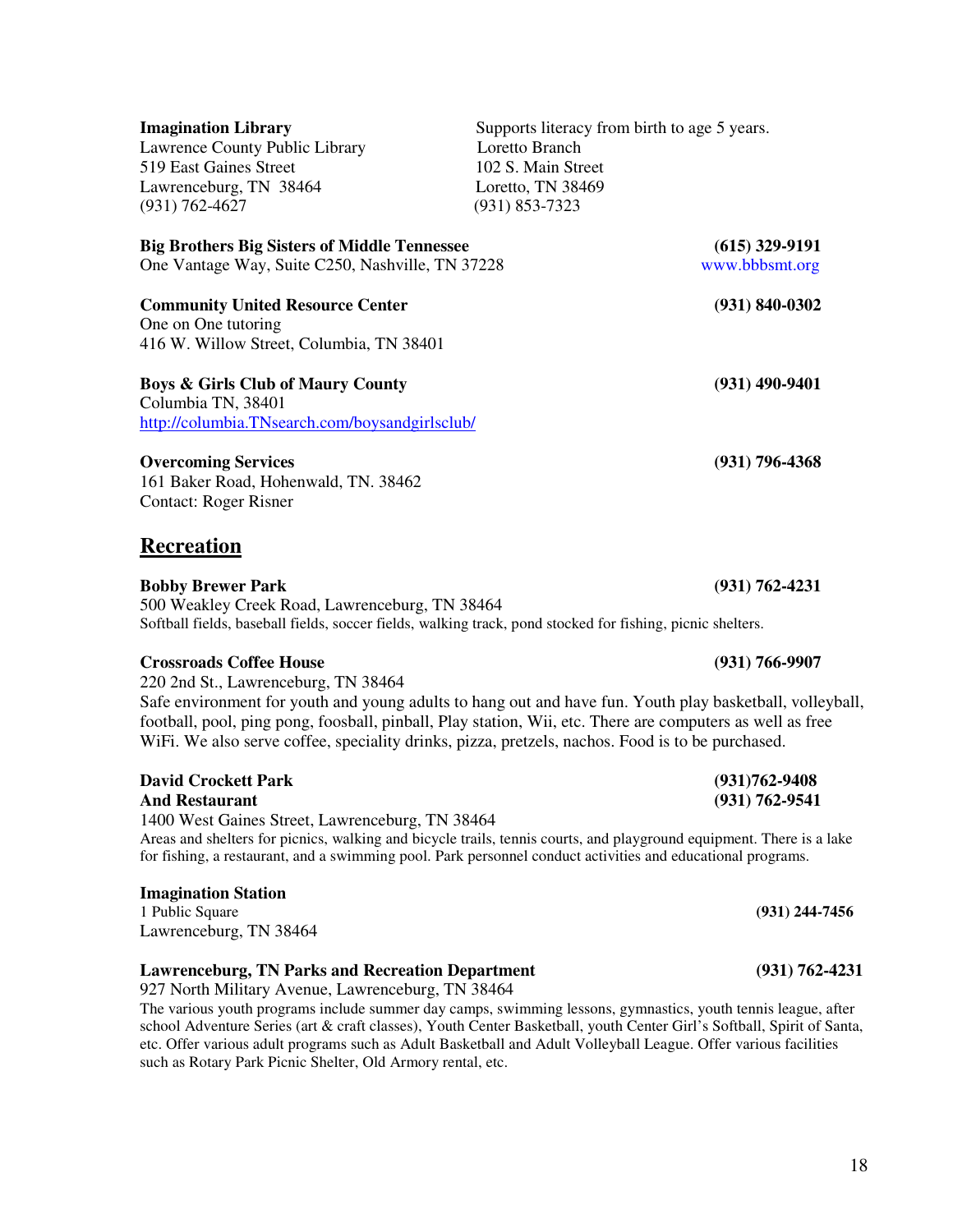**Lawrence County Golf Club**  Hwy 64 West Lawrenceburg TN

#### **Neighborhood Parks:**

**Richardson Acres Mini Park**- located on Deer Hollow Street – has playground, picnic shelter, basketball court **Hope Springs Park and Bicycle Trail**- adjacent to Highway 64 West - picnic tables, bicycle trail **Flanigan Field-Babe Ruth Park**- located on Mahr Avenue- Babe Ruth ball field **Scout Park**- located on Waterloo Street - camping space, fire pits, and lodge for Boy Scout and Girl Scout activities **Shoal Creek Campground-** located on Shoal Circle - camper hookups, fishing **Rotary Park (931) 762-4231**  927 North Military Avenue, Lawrenceburg, TN 38464 Track for walking, playground equipment, picnic tables, swimming pool, youth basketball and softball.

#### **Shoal Creek Canoe Run (931) 845-4991**

470 Iron City Road, Highway 227, Iron City, TN 38463

### **Law Enforcement / Legal/Court Offices**

| <b>District Attorney General</b>                                                                            |                                  | $(931) 766 - 1458$                   |
|-------------------------------------------------------------------------------------------------------------|----------------------------------|--------------------------------------|
| <b>General Sessions/Juvenile Court</b><br>Judge Patricia McGuire                                            |                                  | $(931) 766 - 4155$                   |
| <b>Youth Services Officers</b><br><b>Chevy Estes</b><br>Jaclyn Fye                                          |                                  | $(931) 766 - 5609$                   |
| <b>Lawrence County Sheriff's Office and Jail</b><br>240 West Gaines St., Lawrenceburg, TN 38464             | Sheriff's office: (931) 762-3626 | Dispatch: (931) 762-0450             |
| <b>Lawrenceburg Police Department</b><br>233 West Gaines St., Lawrenceburg, TN 38464                        |                                  | $(931) 762 - 2276$                   |
| <b>Ethridge Police Department</b><br>210 Depot St., Ethridge, TN 38456                                      |                                  | $(931) 829 - 2110$                   |
| <b>Legal Aid Society</b><br>1211 Trotwood Ave Suite 4 PO Box 1256, Columbia, TN 38402<br><u>www.las.org</u> |                                  | $(931)$ 381-5533<br>$(866)$ 660-7164 |
| <b>Tennessee Justice Center</b><br>(non-profit advocacy firm serving TennCare families)                     |                                  | $(615)$ 255-0331                     |
| <b>TN Judicial Court Support</b><br>Available Services to Community at nominal service fees:                |                                  | Perry County (931) 589-3322          |

Drug/Alcohol Testing (urine, saliva & hair follicle), Assessment, Education and Referral, Anger Management Assessment, Education and Referral Needs Survey Assessment and Referral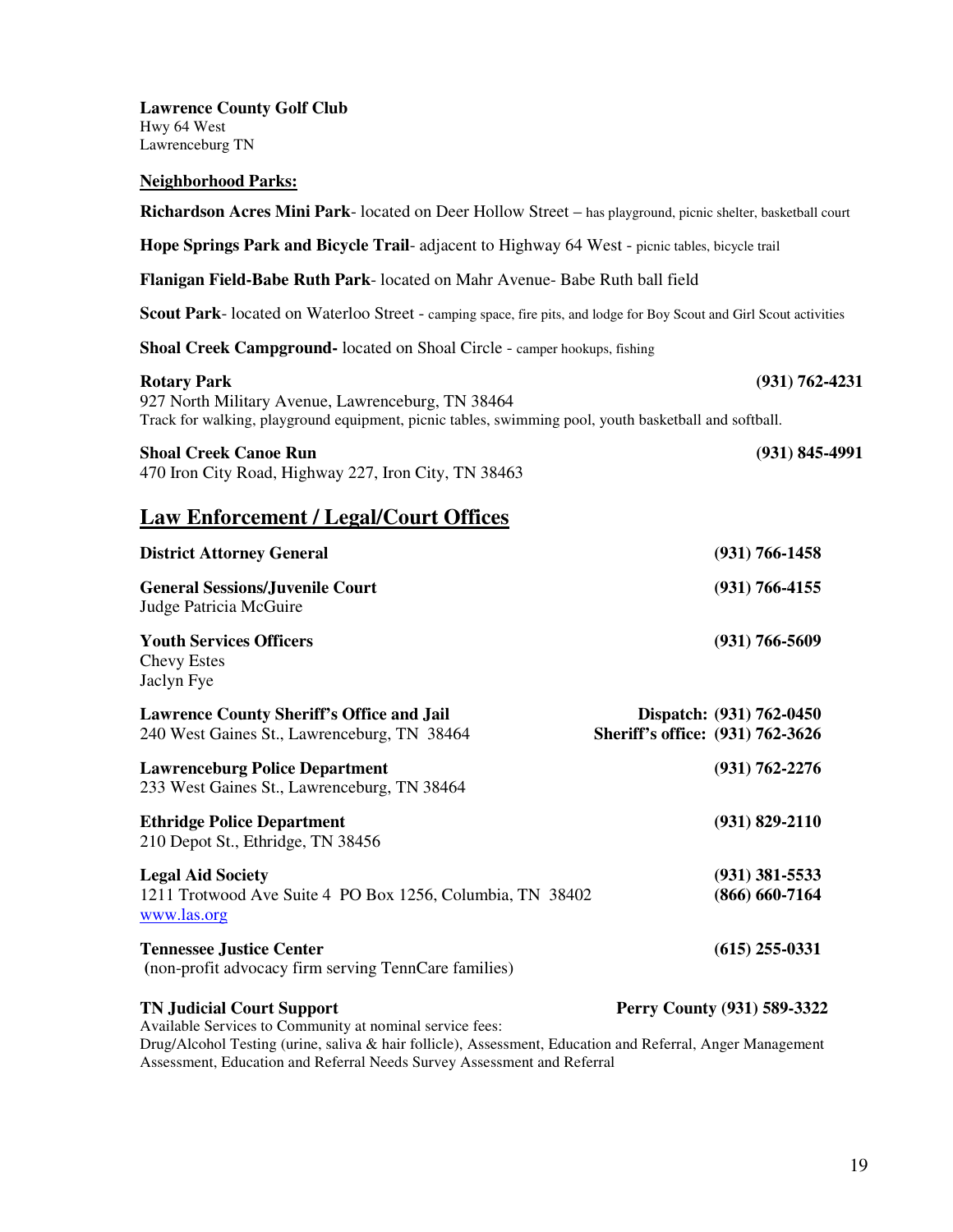## **Medical**

| $(615)$ 269-5355                                                                                                                                                                                                                                                                                                                                                                                                                                                         |
|--------------------------------------------------------------------------------------------------------------------------------------------------------------------------------------------------------------------------------------------------------------------------------------------------------------------------------------------------------------------------------------------------------------------------------------------------------------------------|
|                                                                                                                                                                                                                                                                                                                                                                                                                                                                          |
|                                                                                                                                                                                                                                                                                                                                                                                                                                                                          |
|                                                                                                                                                                                                                                                                                                                                                                                                                                                                          |
|                                                                                                                                                                                                                                                                                                                                                                                                                                                                          |
|                                                                                                                                                                                                                                                                                                                                                                                                                                                                          |
|                                                                                                                                                                                                                                                                                                                                                                                                                                                                          |
| TennCare ParTNer Advocacy Mobile Impact Crisis Team (800) 758-1638 or (800) 274-5637<br>Fax (615) 269-5413                                                                                                                                                                                                                                                                                                                                                               |
| $(931)$ 388-6573                                                                                                                                                                                                                                                                                                                                                                                                                                                         |
|                                                                                                                                                                                                                                                                                                                                                                                                                                                                          |
| $(931)$ 381-4024                                                                                                                                                                                                                                                                                                                                                                                                                                                         |
| $(615)$ 446-0701 or<br>(800) 395-HELP<br>Hours are Monday 9:00-7:00pm, Tuesday - Thursday $-$ 9:00 - 4:30. Appt. requested, walk-ins welcome.<br>Services: ultrasound, free pregnancy testing, counseling, Mary Program, prenatal classes, parenting skills,                                                                                                                                                                                                             |
| $(931)$ 381-0114                                                                                                                                                                                                                                                                                                                                                                                                                                                         |
| E-mail: info@columbiacares.org                                                                                                                                                                                                                                                                                                                                                                                                                                           |
| (888) 291-4357 (Appointments)<br>(800) 681-7444 (Crisis)<br>$(931)$ 762-3690 (Fax)<br>www.centerstone.org<br>Services: Centerstone is a not-for-profit healthcare organization serving all ages through comprehensive behavioral<br>and integrated health services including: counseling, medication, psychiatric evaluation, in-home therapy, case<br>management, school-based services, and crisis intervention and substance abuse/addictions treatment. Services are |
|                                                                                                                                                                                                                                                                                                                                                                                                                                                                          |

#### **Matthew Walker Dental Clinic (615) 327-9400**

1035 14th Ave North, Nashville, TN 37208 Has a sliding scale fee. Must have proof of income. \$25.00 Co-Pay MUST have or won't be seen!!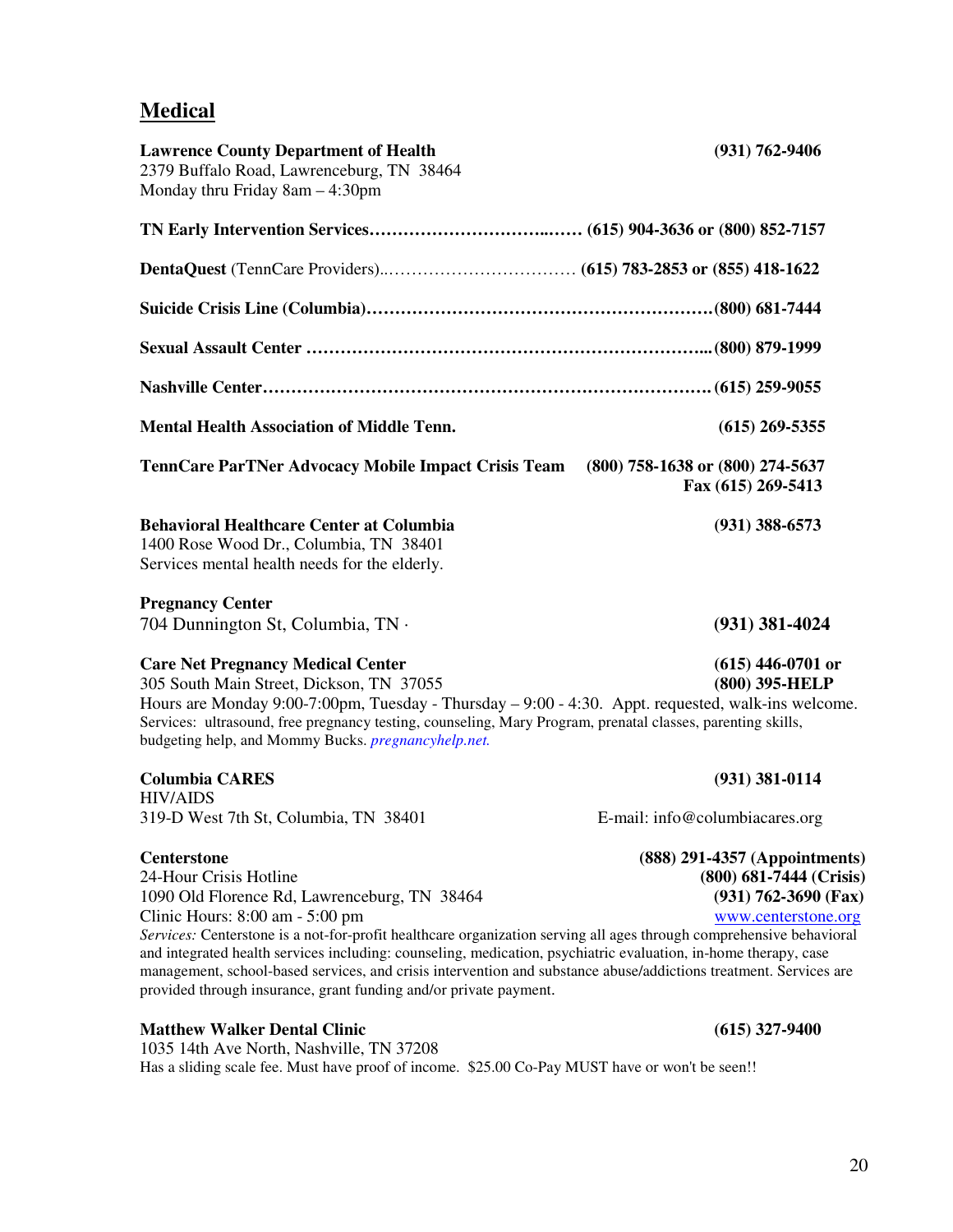**Butler Creek Health (931) 724-6706**  9596 Last Butler Creek Rd Iron City, TN 38463

Contact: Darlene Keith

#### **Southern Tennessee Regional Health Systems (931) 762 - 6571**

1607 South Locust Avenue, HWY 43 Lawrenceburg, Tennessee 38464

 **>>>** *Need a Doctor? Call 1-800-424 DOCS (3627)* <<<

| Children's Special Services<br><b>HUGS</b><br>$\bullet$          |  |
|------------------------------------------------------------------|--|
| Primary Care Services for Uninsured<br>$\bullet$                 |  |
| <b>Nutrition Services</b><br>$\bullet$                           |  |
| Pregnancy Testing and Counseling<br>$\bullet$                    |  |
| <b>WIC</b><br>$\bullet$                                          |  |
| <b>Tobacco Cessation</b>                                         |  |
| Immunizations                                                    |  |
|                                                                  |  |
|                                                                  |  |
|                                                                  |  |
|                                                                  |  |
|                                                                  |  |
|                                                                  |  |
|                                                                  |  |
|                                                                  |  |
| UT Extension TN Nutrition & Consumer Ed. Program  (931) 762-5506 |  |
|                                                                  |  |

#### **Dispensary of Hope**

A program of the Maury Regional Health Care Foundation \*Applicants must apply on-line - www.dispensaryofhope.org

**TennCare (888) 477-2669**  Those who will lose their TNCare insurance St. Thomas has a low income financial assistance plan. Prescription drugs through the pharmaceutical companies to provide free or nearly free RX. Steps to go through:

1. Know the names of the medicines you take

2. A trained specialist will answer your questions and help you apply.

**ParTNership for Prescription Assistance (PPA) www.pparx.org (888) 477-2669**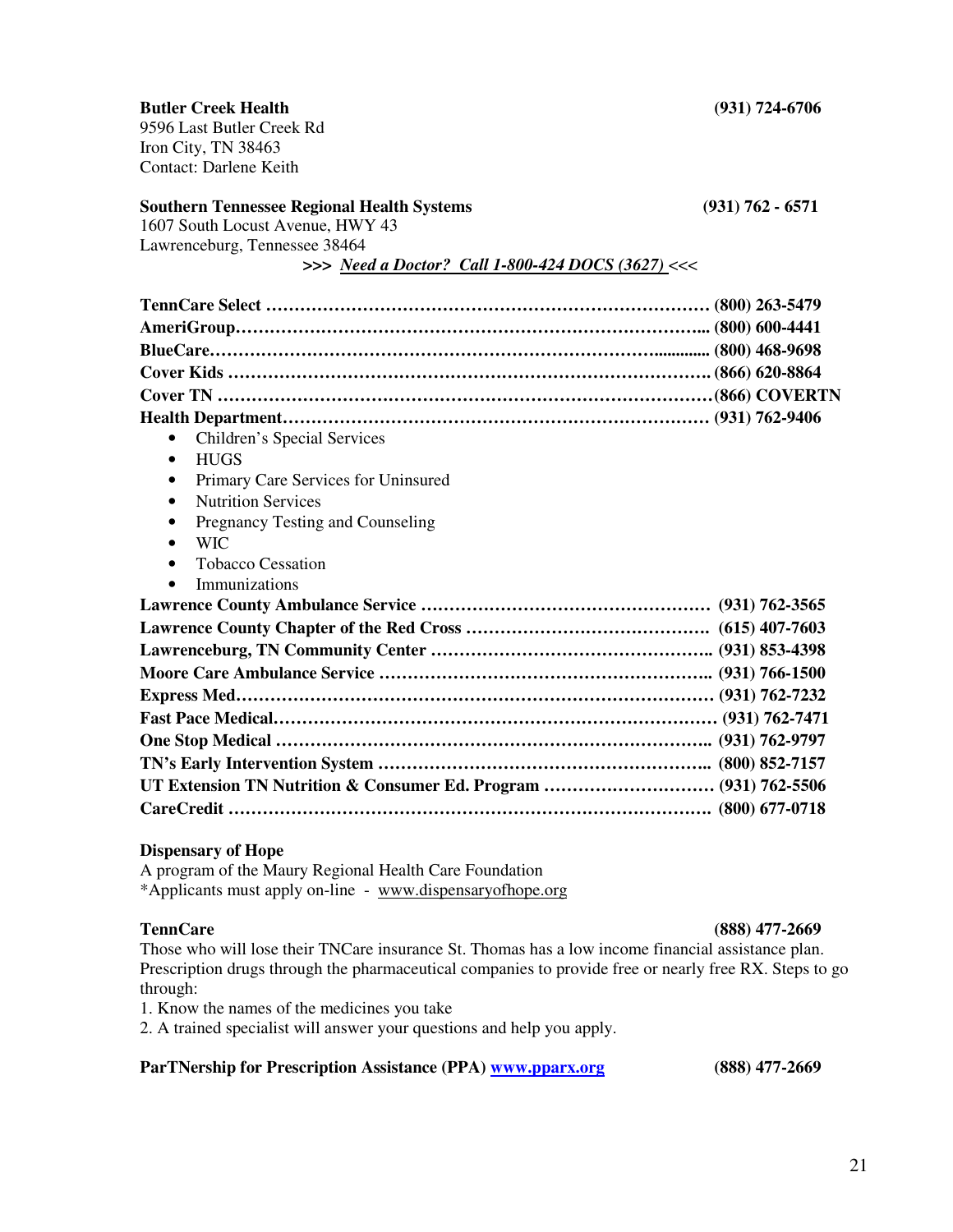| <b>Needy Meds</b> (Best one to use)                                      |                    |
|--------------------------------------------------------------------------|--------------------|
| www.needymeds.com                                                        |                    |
| <b>Free Meds and Solutions</b><br>www.freemedsandsolutions.com           | $(866) 822 - 7905$ |
| <b>Free Medicine Foundation</b><br>www.FreeMedineFoundation.com          | $(888)$ 812-5152   |
| <b>Hope Clinic:</b><br>105 North James Campbell Blvd, Columbia, TN 38401 | $(931) 540 - 1200$ |
| <b>Lilly Drug Company</b><br>www.helpingpatients.org                     | $(877)$ 795-4559   |
| <b>Medicare Rx</b><br>www.medicare.gov                                   | (800) MEDICARE     |
| <b>Legal Aid Society</b><br>www.las.org                                  | $(800)$ 234-1443   |
| <b>RxOutreach</b><br>www.rxoutreach.com                                  | $(800)$ 769-3880   |
| Johnson & Johnson<br><b>Patient Assistance Program</b>                   | $(800)$ 652-6227   |
| <b>Abbott Patient Assistance Program</b><br>www.helpingpatients.org      | $(800)$ 222-6885   |
| <b>Glaxo Smith Kline</b><br><b>Bridges to Access</b>                     | (866) PATIENT      |

# **DRUG STORES**

www.BridgestoAccess.gsk.com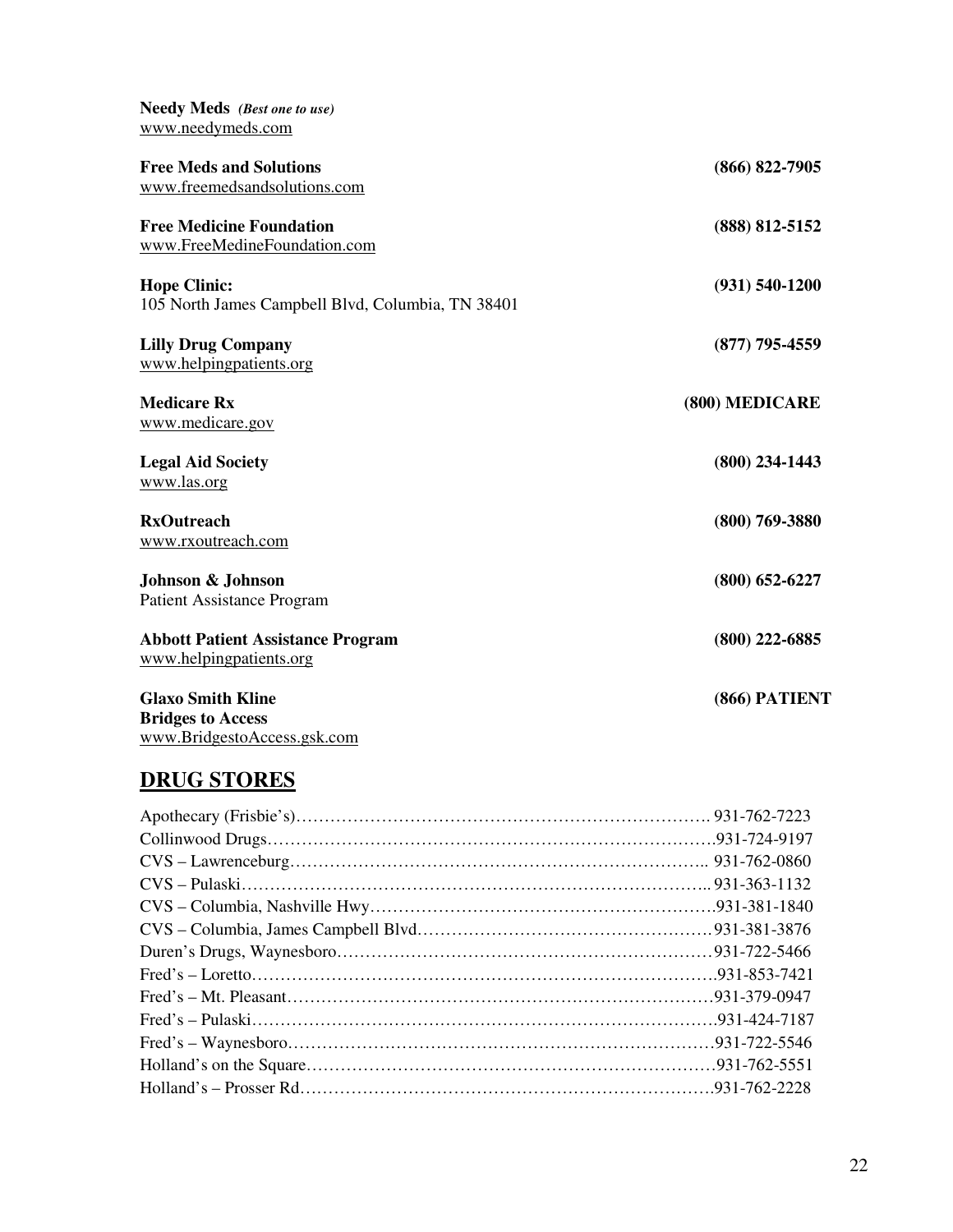23

# **Consumer/Business**

**Lawrence County Chamber of Commerce (931) 762-4911**  25 B Public Square Lawrenceburg, TN 38464 www.selectlawrence.com

**Better Business Bureau of Middle TN (931) 388-9222 24-Hour Information Line** (615) 242-4222 <br>
502 N. Garden, Ste. 201, Columbia, TN 38401 **1996** www.gobb.org 502 N. Garden, Ste. 201, Columbia, TN 38401 Email: BBBTNval@aol.com

# **Emergency/National Hotlines**

| <b>Suicide Prevention</b>                                                                      | 1-800-SUICIDE or 1-800-784-2433                    |
|------------------------------------------------------------------------------------------------|----------------------------------------------------|
| <b>American Red Cross</b><br>181 Prosser Road, Lawrenceburg, TN 38464                          | $(931) 762 - 1599$                                 |
| Columbia CARES - HIV/AIDS<br>319-D West $7th$ St, Columbia, TN 38401                           | $(931)$ 381-0114<br>E-mail: info@columbiacares.org |
| <b>Lifeline</b> (Suicide Hotline)                                                              | 1-800-273-TALK                                     |
| <b>Division of Healthcare Facilities</b><br>(To report abuse/neglect in a healthcare facility) | 1-877-287-0010                                     |
| <b>DMRS</b> Investigations                                                                     | 1-888-633-1313                                     |

(To report abuse/neglect in Mental Retardation facilities)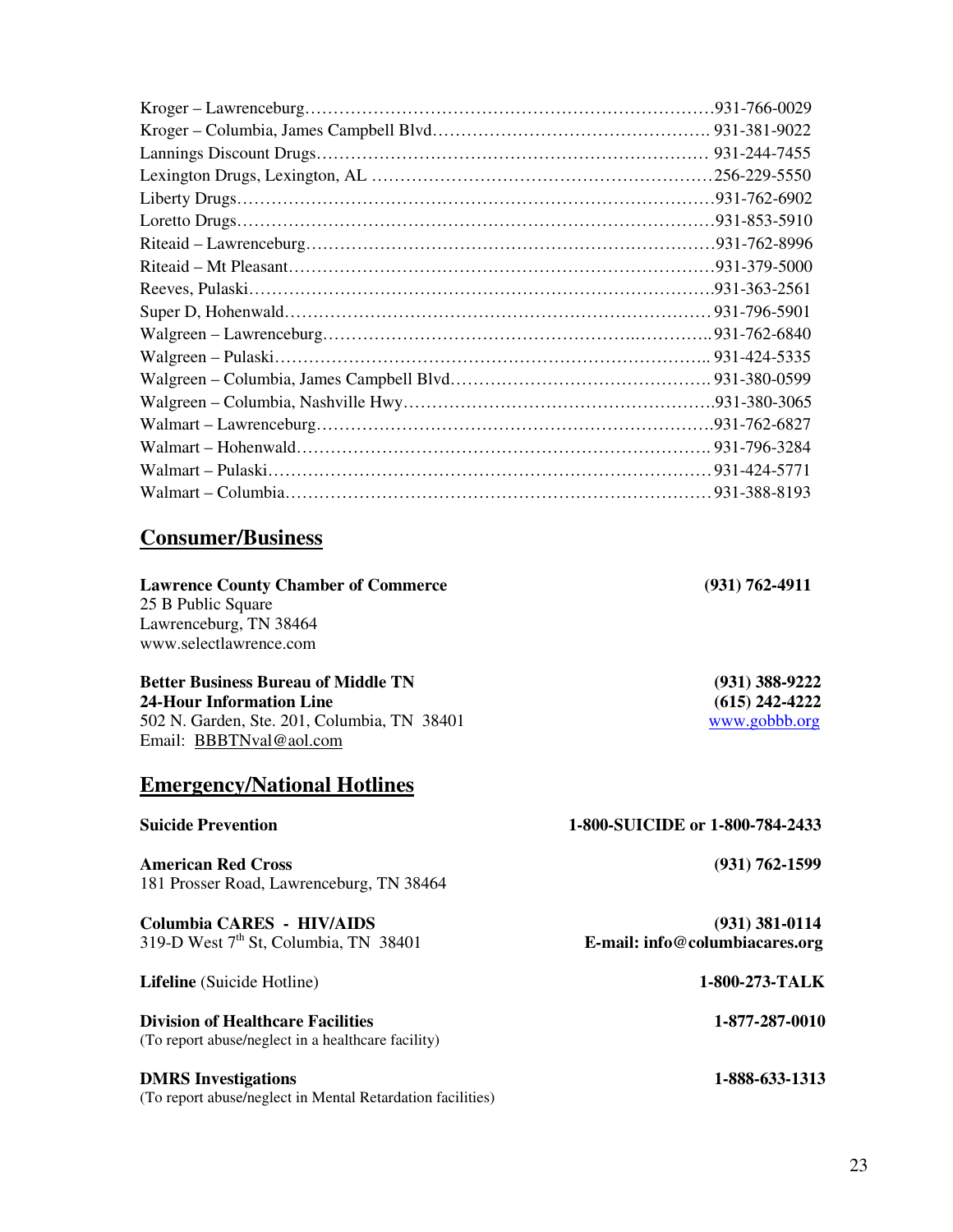| 911 Emergency                                                                                                                            | <b>Dial 911</b>                           |
|------------------------------------------------------------------------------------------------------------------------------------------|-------------------------------------------|
| <b>Information Referral Resource</b>                                                                                                     | <b>Dial 211</b>                           |
| <b>Mobile Crisis</b><br>(For mental health crisis situations)                                                                            | 1-800-681-7444                            |
| <b>Domestic Violence</b>                                                                                                                 | 1-800-356-6767                            |
| <b>Spanish Domestic Violence Hotline Number</b>                                                                                          | $(800)$ 942-6908                          |
| <b>Lawrenceburg Police Dept Domestic Violence/Child Abuse Divison</b>                                                                    | 931-766-1279 or<br>931-762-2276           |
| <b>Women are Safe</b> (domestic violence)                                                                                                | (931) 729-5730 or (800) 470-1117          |
| Dawson McAllister (youth) hotline<br>220 Town Center Parkway, Spring Hill, TN 37174                                                      | $(931)$ 486-1515                          |
| <b>Adult Protective Services</b><br>1400 College Park, Columbia, TN 38401                                                                | $(931)$ 380-2552<br><b>1-888-APS-TENN</b> |
| <b>TBI Medicaid Fraud</b><br>(To report abuse/neglect in Medicaid facilities)                                                            | 1-800-433-5454                            |
| <b>Youth Crisis</b>                                                                                                                      | (800) 442-HOPE                            |
| <b>CHILD ABUSE HOTLINE</b><br>ALWAYS CALL IF YOU SUSPECT A<br><b>CHILD IS BEING ABUSED!</b><br>You can remain anonymous.<br>877-237-0004 |                                           |
| <b>Hearing Aids (Nationally)</b>                                                                                                         |                                           |
| <b>Sertoma International</b><br>www.sertoma.org                                                                                          | $(816)$ 333-8300                          |
| <b>Alexander Graham Bell Association</b><br>www.agbell.org                                                                               | $(202)$ 337-5220<br>(202)337-8314 TTY     |
| <b>Rotary Clubs</b> (for local chapter see page 12)<br>www.rotary.org                                                                    |                                           |
| <b>TPAS Trust</b>                                                                                                                        | $(314)$ 371-0533                          |
| <b>Audient Program</b><br>www.audientalliance.org                                                                                        | (877) AUDIENT                             |
| <b>Easter Seals</b>                                                                                                                      |                                           |

**www.easter-seals.org**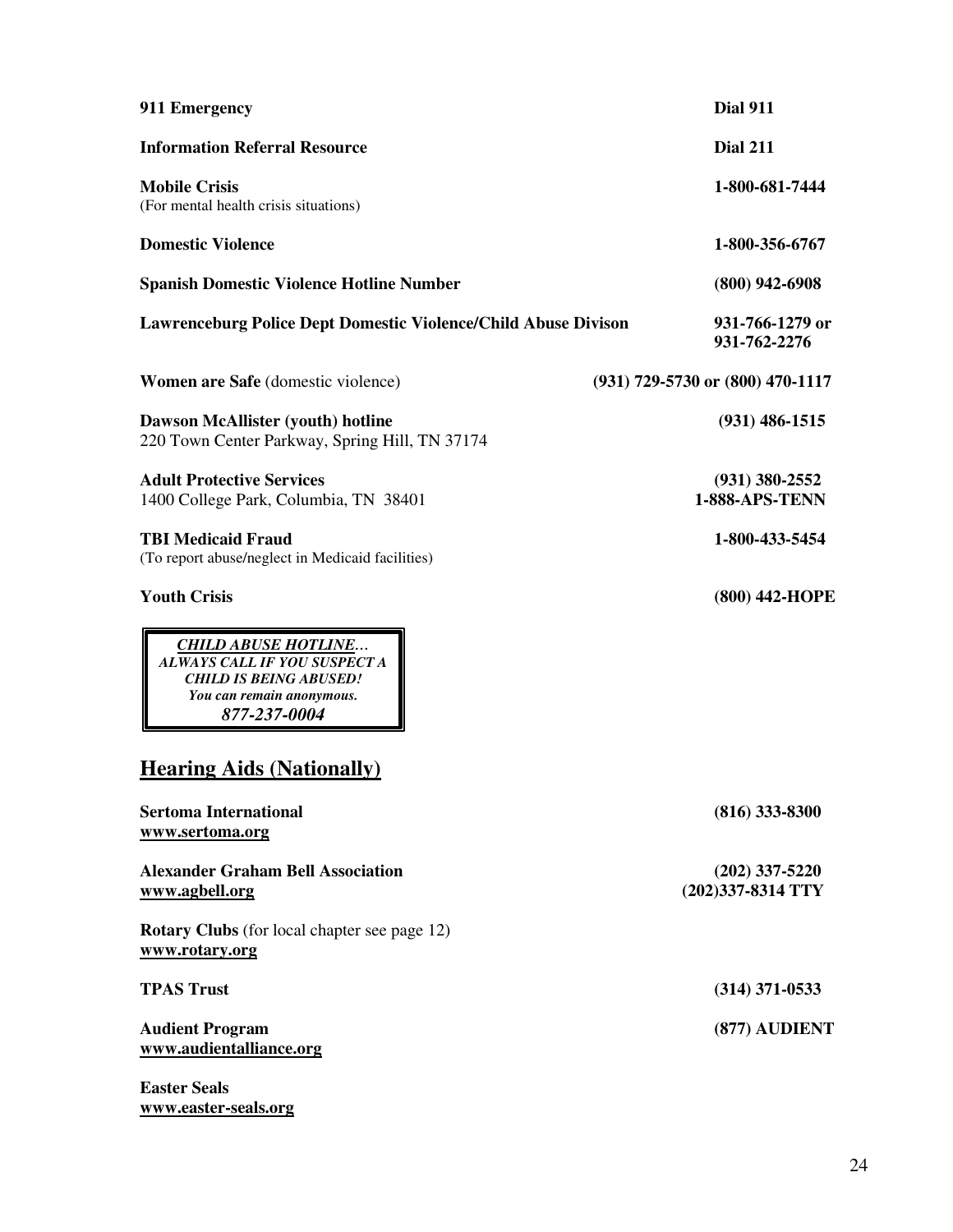| Lions Club International (for local chapter see page 12)                |                             |
|-------------------------------------------------------------------------|-----------------------------|
| www.lionnet.com/united_states                                           |                             |
| <b>Quota International</b><br>www.quota.org                             | $(202)$ 331-9694            |
| <b>Hear Now</b>                                                         | (800) 648-HEAR              |
| <b>Hear USA</b>                                                         | (888) 835-HEAR              |
| <b>Better Hearing Institute</b><br>www.betterhearing.org                | (800) EAR-WELL              |
| <b>Kiwanis Clubs</b> (for local chapter see page 11)<br>www.kiwanis.org |                             |
| <b>Miracle Ear Children's Foundation</b><br>www.miracle-ear.com         | $(800)$ 234-5422            |
| <b>Veteran Crisis Line</b>                                              | $(800)$ 273-8255<br>Press 1 |